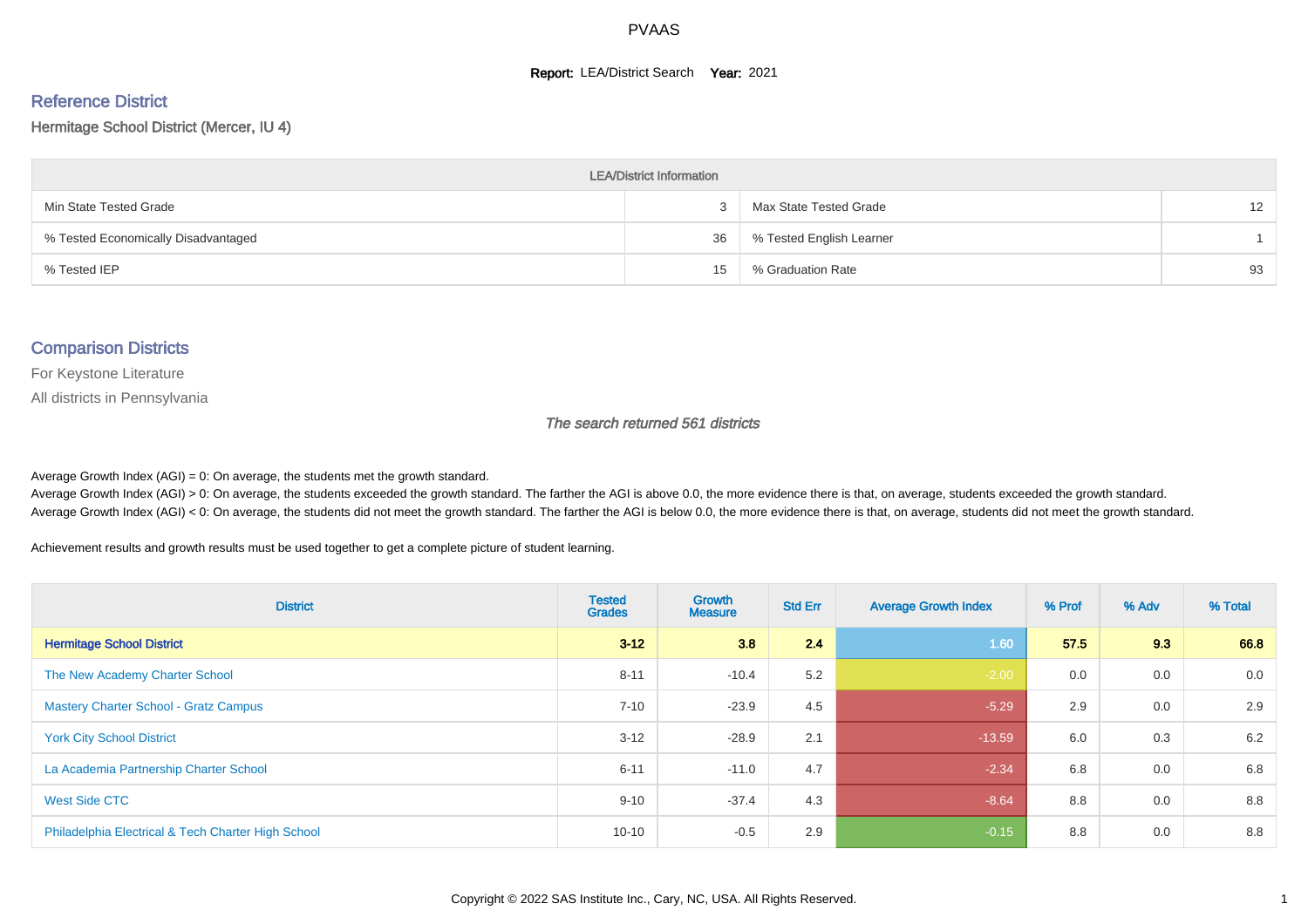| <b>District</b>                                                       | <b>Tested</b><br><b>Grades</b> | <b>Growth</b><br><b>Measure</b> | <b>Std Err</b> | <b>Average Growth Index</b> | % Prof | % Adv | % Total |
|-----------------------------------------------------------------------|--------------------------------|---------------------------------|----------------|-----------------------------|--------|-------|---------|
| <b>Hermitage School District</b>                                      | $3 - 12$                       | 3.8                             | 2.4            | 1.60                        | 57.5   | 9.3   | 66.8    |
| <b>Esperanza Cyber Charter School</b>                                 | $3 - 11$                       | 7.1                             | 6.1            | $1.16$                      | 9.1    | 0.0   | 9.1     |
| <b>Innovative Arts Academy Charter School</b>                         | $6 - 11$                       | $-9.1$                          | 3.7            | $-2.44$                     | 9.5    | 0.0   | 9.5     |
| Propel Charter School - Braddock Hills                                | $3 - 11$                       | $-13.6$                         | 3.6            | $-3.81$                     | 9.7    | 1.6   | 11.3    |
| <b>Aliquippa School District</b>                                      | $3 - 11$                       | $-9.0$                          | 4.2            | $-2.14$                     | 11.0   | 0.0   | 11.0    |
| <b>Clairton City School District</b>                                  | $3 - 11$                       | 3.5                             | 3.7            | 0.95                        | 13.4   | 0.0   | 13.4    |
| <b>Sto-Rox School District</b>                                        | $3 - 10$                       | 6.6                             | 3.7            | 1.80                        | 13.4   | 0.0   | 13.4    |
| People For People Charter School                                      | $3 - 12$                       | 13.3                            | 5.5            | 2.43                        | 13.5   | 0.0   | 13.5    |
| <b>Propel Charter School-Montour</b>                                  | $3 - 10$                       | $-10.7$                         | 3.9            | $-2.71$                     | 13.7   | 0.0   | 13.7    |
| <b>Chester-Upland School District</b>                                 | $3 - 11$                       | $-0.3$                          | 2.7            | $-0.09$                     | 13.8   | 0.8   | 14.6    |
| <b>Dauphin County Technical School</b>                                | $9 - 11$                       | $-45.5$                         | 2.6            | $-17.72$                    | 14.4   | 2.5   | 16.9    |
| <b>Steelton-Highspire School District</b>                             | $3 - 11$                       | $-11.8$                         | 3.5            | $-3.40$                     | 14.5   | 0.0   | 14.5    |
| <b>Universal Audenried Charter School</b>                             | $9 - 11$                       | $-5.8$                          | 2.4            | $-2.40$                     | 14.6   | 0.0   | 14.6    |
| <b>Lancaster School District</b>                                      | $3 - 12$                       | $-15.8$                         | 1.5            | $-10.90$                    | 14.6   | 2.3   | 16.9    |
| Dr Robert Ketterer Charter School Inc                                 | $6 - 12$                       | 10.1                            | 5.0            | 2.04                        | 14.9   | 0.4   | 15.3    |
| <b>Sugar Valley Rural Charter School</b>                              | $3 - 11$                       | $-11.0$                         | 4.5            | $-2.46$                     | 14.9   | 0.0   | 14.9    |
| Preparatory Charter School Of Mathematics, Science, Tech, And Careers | $9 - 10$                       | $-4.0$                          | 2.5            | $-1.59$                     | 15.0   | 0.0   | 15.0    |
| <b>Harrisburg City School District</b>                                | $3 - 11$                       | $-0.4$                          | 2.1            | $-0.19$                     | 15.1   | 0.4   | 15.5    |
| Maritime Academy Charter School                                       | $3 - 10$                       | $-11.4$                         | 3.5            | $-3.29$                     | 15.2   | 0.0   | 15.2    |
| <b>Propel Charter School-Homestead</b>                                | $3 - 11$                       | $-11.7$                         | 4.1            | $-2.84$                     | 15.9   | 0.0   | 15.9    |
| Perseus House Charter School Of Excellence                            | $6 - 11$                       | $-5.2$                          | 3.0            | $-1.72$                     | 16.5   | 0.0   | 16.5    |
| <b>Tech Freire Charter School</b>                                     | $9 - 11$                       | 9.3                             | 2.9            | 3.26                        | 18.0   | 1.1   | 19.1    |
| <b>Farrell Area School District</b>                                   | $3 - 11$                       | $-10.4$                         | 4.3            | $-2.41$                     | 19.0   | 0.0   | 19.0    |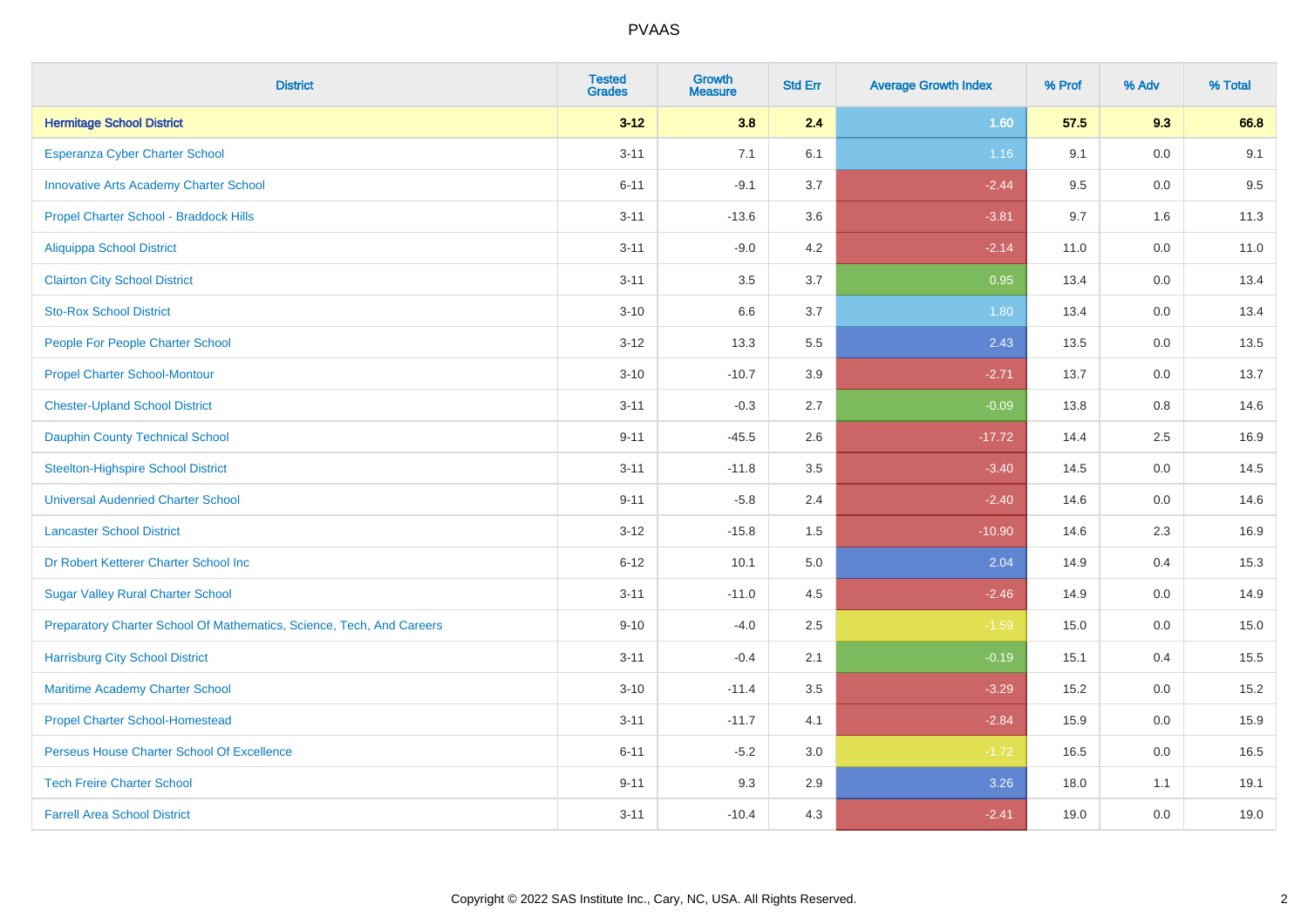| <b>District</b>                                        | <b>Tested</b><br><b>Grades</b> | Growth<br><b>Measure</b> | <b>Std Err</b> | <b>Average Growth Index</b> | % Prof | % Adv   | % Total |
|--------------------------------------------------------|--------------------------------|--------------------------|----------------|-----------------------------|--------|---------|---------|
| <b>Hermitage School District</b>                       | $3 - 12$                       | 3.8                      | 2.4            | 1.60                        | 57.5   | 9.3     | 66.8    |
| <b>Rochester Area School District</b>                  | $3 - 11$                       | $-13.2$                  | 4.6            | $-2.89$                     | 19.5   | 1.3     | 20.8    |
| Philipsburg-Osceola Area School District               | $3 - 11$                       | $-24.8$                  | 3.3            | $-7.43$                     | 19.7   | 2.6     | 22.4    |
| <b>Lawrence County CTC</b>                             | $10 - 11$                      | $-21.7$                  | 3.6            | $-6.05$                     | 19.8   | 0.0     | 19.8    |
| <b>Gillingham Charter School</b>                       | $3 - 11$                       | $-4.4$                   | 5.6            | $-0.77$                     | 20.8   | 8.3     | 29.2    |
| Mastery Charter School - Shoemaker Campus              | $7 - 10$                       | 4.1                      | 3.0            | 1.34                        | 20.9   | 3.3     | 24.2    |
| Multicultural Academy Charter School                   | $9 - 11$                       | 9.5                      | $3.5\,$        | 2.69                        | 22.0   | $0.0\,$ | 22.0    |
| <b>Turkeyfoot Valley Area School District</b>          | $3 - 12$                       | $-4.3$                   | 5.6            | $-0.76$                     | 22.0   | 5.1     | 27.1    |
| <b>Columbia-Montour AVTS</b>                           | $9 - 10$                       | $-12.5$                  | 3.0            | $-4.16$                     | 22.3   | 0.6     | 22.9    |
| <b>Tacony Academy Charter School</b>                   | $3 - 11$                       | $-14.7$                  | 3.0            | $-4.82$                     | 22.4   | 1.8     | 24.1    |
| Jefferson County-Dubois AVTS                           | $9 - 11$                       | $-16.2$                  | 3.9            | $-4.16$                     | 23.0   | 0.0     | 23.0    |
| <b>Williams Valley School District</b>                 | $3 - 11$                       | $-7.3$                   | 3.4            | $-2.13$                     | 23.2   | 0.0     | 23.2    |
| <b>Chester Charter Scholars Academy Charter School</b> | $3 - 12$                       | 8.4                      | 4.1            | 2.03                        | 23.4   | 0.0     | 23.4    |
| <b>Norristown Area School District</b>                 | $3 - 12$                       | $-12.8$                  | 1.6            | $-7.98$                     | 23.5   | 2.3     | 25.7    |
| Lincoln Leadership Academy Charter School              | $3 - 12$                       | 14.2                     | 6.4            | 2.22                        | 23.5   | 0.0     | 23.5    |
| <b>Executive Education Academy Charter School</b>      | $3 - 10$                       | $-6.5$                   | 3.1            | $-2.08$                     | 23.7   | 2.2     | 25.8    |
| <b>Lebanon School District</b>                         | $3 - 11$                       | $-1.6$                   | 1.9            | $-0.80$                     | 24.4   | 2.6     | 27.0    |
| <b>Reading School District</b>                         | $3 - 11$                       | 10.1                     | 1.4            | 7.25                        | 24.7   | 2.4     | 27.2    |
| Imhotep Institute Charter High School                  | $9 - 11$                       | $-5.3$                   | 5.8            | $-0.92$                     | 25.0   | 0.0     | 25.0    |
| <b>Allentown City School District</b>                  | $3 - 12$                       | 5.3                      | 1.4            | 3.88                        | 25.3   | 2.7     | 28.0    |
| <b>Erie City School District</b>                       | $3 - 12$                       | $-14.5$                  | 1.6            | $-9.26$                     | 25.4   | 3.0     | 28.4    |
| <b>Greater Johnstown School District</b>               | $3 - 11$                       | $-3.1$                   | 2.6            | $-1.19$                     | 26.1   | 0.0     | 26.1    |
| <b>Mahanoy Area School District</b>                    | $3 - 10$                       | $-9.0$                   | 3.6            | $-2.49$                     | 26.2   | 1.6     | 27.9    |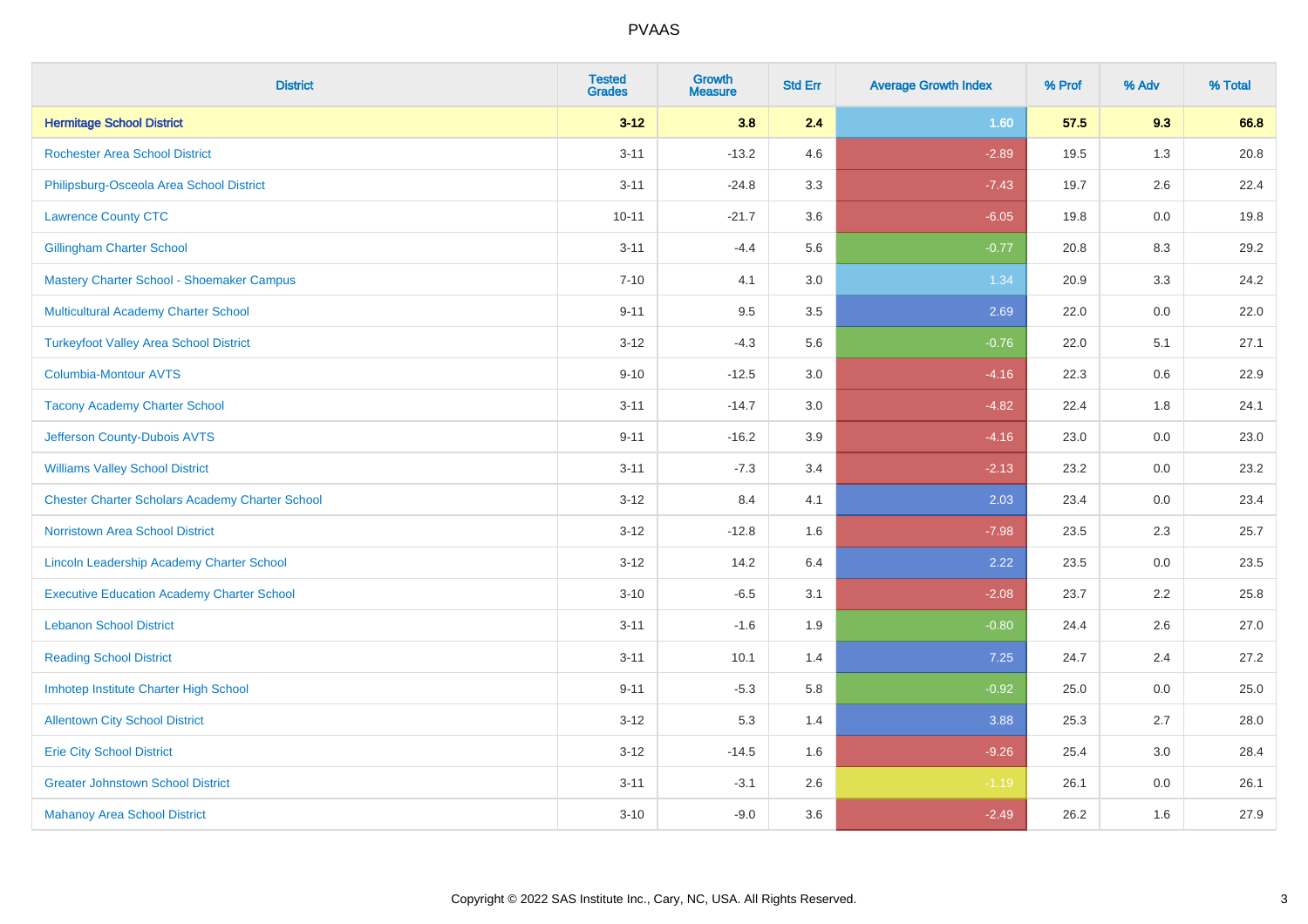| <b>District</b>                                  | <b>Tested</b><br><b>Grades</b> | <b>Growth</b><br><b>Measure</b> | <b>Std Err</b> | <b>Average Growth Index</b> | % Prof | % Adv | % Total |
|--------------------------------------------------|--------------------------------|---------------------------------|----------------|-----------------------------|--------|-------|---------|
| <b>Hermitage School District</b>                 | $3 - 12$                       | 3.8                             | 2.4            | 1.60                        | 57.5   | 9.3   | 66.8    |
| Community Academy Of Philadelphia Charter School | $3 - 11$                       | 5.8                             | 2.7            | 2.12                        | 26.7   | 0.9   | 27.6    |
| <b>Roberto Clemente Charter School</b>           | $3 - 12$                       | 2.2                             | 4.9            | 0.45                        | 27.5   | 5.0   | 32.5    |
| Salisbury-Elk Lick School District               | $3 - 11$                       | $-13.5$                         | 5.9            | $-2.30$                     | 27.8   | 0.0   | 27.8    |
| <b>Shade-Central City School District</b>        | $3 - 11$                       | $-5.9$                          | 4.6            | $-1.28$                     | 27.8   | 0.0   | 27.8    |
| <b>Mastery Charter School - Pickett Campus</b>   | $6 - 10$                       | 5.6                             | 5.7            | 1.00                        | 27.8   | 0.0   | 27.8    |
| Northern Lehigh School District                  | $3 - 12$                       | $-10.4$                         | 2.7            | $-3.82$                     | 28.0   | 9.3   | 37.3    |
| Northern Lebanon School District                 | $3 - 11$                       | 0.4                             | 2.5            | 0.15                        | 28.0   | 3.0   | 31.0    |
| <b>Keystone Education Center Charter School</b>  | $3 - 12$                       | $-12.9$                         | 5.9            | $-2.19$                     | 28.0   | 0.0   | 28.0    |
| <b>Port Allegany School District</b>             | $3 - 11$                       | 4.4                             | 3.6            | 1.21                        | 28.1   | 9.4   | 37.5    |
| <b>Williamsburg Community School District</b>    | $3 - 11$                       | $-14.3$                         | 4.1            | $-3.48$                     | 28.3   | 0.0   | 28.3    |
| <b>Shenandoah Valley School District</b>         | $3 - 11$                       | 9.7                             | 3.9            | 2.49                        | 28.3   | 5.0   | 33.3    |
| <b>MaST Community Charter School II</b>          | $3 - 10$                       | 4.4                             | 3.2            | 1.37                        | 28.4   | 3.4   | 31.8    |
| <b>Mastery Charter School - Thomas Campus</b>    | $3 - 10$                       | 2.1                             | 6.2            | 0.33                        | 28.6   | 0.0   | 28.6    |
| Urban Pathways 6-12 Charter School               | $6 - 11$                       | 4.8                             | 6.4            | 0.75                        | 28.6   | 0.0   | 28.6    |
| <b>Columbia Borough School District</b>          | $3 - 12$                       | $-3.1$                          | 3.5            | $-0.89$                     | 29.5   | 1.9   | 31.4    |
| <b>Penns Manor Area School District</b>          | $3 - 12$                       | $-17.0$                         | 3.7            | $-4.52$                     | 29.7   | 3.1   | 32.8    |
| <b>Pottstown School District</b>                 | $3 - 12$                       | $-4.0$                          | 2.4            | $-1.68$                     | 29.8   | 1.2   | 31.0    |
| <b>Washington School District</b>                | $3 - 11$                       | $-4.9$                          | 2.8            | $-1.76$                     | 30.1   | 2.4   | 32.5    |
| Morrisville Borough School District              | $3 - 11$                       | 4.8                             | 4.3            | $1.10$                      | 30.2   | 2.3   | 32.6    |
| <b>Mckeesport Area School District</b>           | $3 - 12$                       | 9.0                             | 2.4            | 3.72                        | 31.0   | 4.5   | 35.5    |
| <b>KIPP Dubois Charter School</b>                | $9 - 10$                       | 4.7                             | 3.3            | 1.40                        | 31.0   | 1.4   | 32.4    |
| <b>Bristol Township School District</b>          | $3 - 11$                       | $-13.9$                         | 2.0            | $-7.05$                     | 31.0   | 3.7   | 34.7    |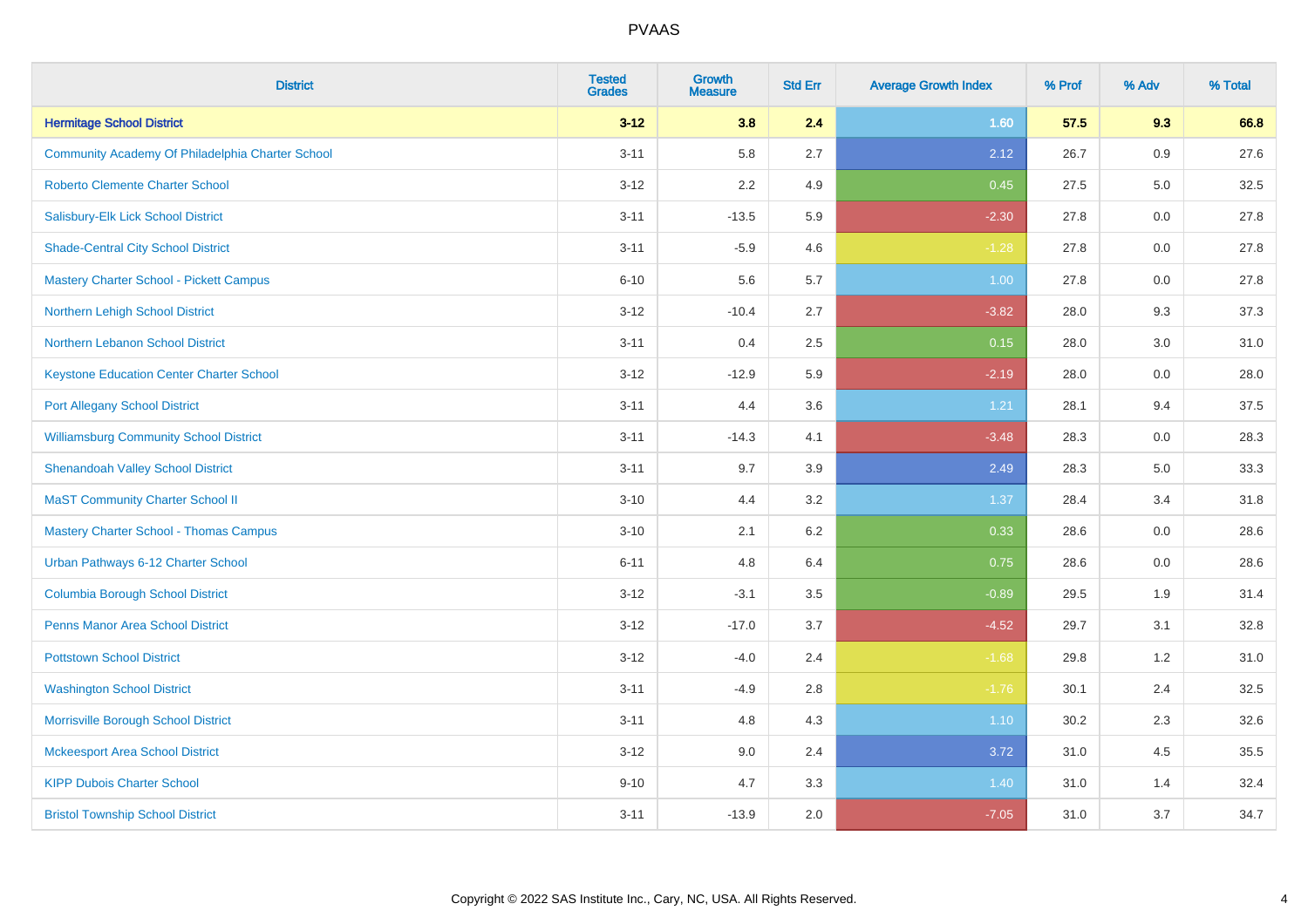| <b>District</b>                              | <b>Tested</b><br><b>Grades</b> | <b>Growth</b><br><b>Measure</b> | <b>Std Err</b> | <b>Average Growth Index</b> | % Prof | % Adv   | % Total  |
|----------------------------------------------|--------------------------------|---------------------------------|----------------|-----------------------------|--------|---------|----------|
| <b>Hermitage School District</b>             | $3 - 12$                       | 3.8                             | 2.4            | 1.60                        | 57.5   | 9.3     | 66.8     |
| <b>Woodland Hills School District</b>        | $3 - 12$                       | 3.2                             | 2.6            | 1.22                        | 31.4   | $3.6\,$ | $35.0\,$ |
| <b>Redbank Valley School District</b>        | $3 - 11$                       | $-9.5$                          | 3.4            | $-2.77$                     | 31.5   | 4.9     | 36.4     |
| <b>East Allegheny School District</b>        | $3 - 11$                       | $-6.3$                          | 3.3            | $-1.87$                     | 31.9   | 9.7     | 41.7     |
| <b>Mount Union Area School District</b>      | $3 - 10$                       | $-6.1$                          | 3.1            | $-1.97$                     | 32.2   | 3.4     | 35.6     |
| Esperanza Academy Charter School             | $4 - 11$                       | 4.0                             | 2.5            | 1.61                        | 32.4   | 0.7     | 33.1     |
| <b>Achievement House Charter School</b>      | $7 - 11$                       | $-0.7$                          | 4.0            | $-0.17$                     | 32.5   | 2.6     | 35.1     |
| Southern Huntingdon County School District   | $3 - 11$                       | $-12.9$                         | 3.2            | $-3.98$                     | 32.5   | 2.5     | 35.0     |
| <b>New Castle Area School District</b>       | $3 - 12$                       | $-6.4$                          | 2.4            | $-2.66$                     | 32.5   | 4.3     | 36.8     |
| <b>Union School District</b>                 | $3 - 12$                       | 2.3                             | 4.2            | 0.54                        | 32.6   | 7.0     | 39.5     |
| <b>Penn Hills School District</b>            | $3 - 11$                       | $-7.6$                          | 2.6            | $-2.94$                     | 33.1   | 0.7     | 33.8     |
| <b>Shikellamy School District</b>            | $3 - 10$                       | $-22.3$                         | 2.5            | $-8.92$                     | 33.3   | 6.1     | 39.5     |
| Jim Thorpe Area School District              | $3 - 11$                       | $-5.8$                          | 2.7            | $-2.19$                     | 33.3   | 7.4     | 40.7     |
| <b>Austin Area School District</b>           | $3 - 11$                       | $-5.7$                          | 6.4            | $-0.90$                     | 33.3   | 5.6     | 38.9     |
| Hope For Hyndman Charter School              | $3 - 11$                       | $-2.0$                          | 6.1            | $-0.32$                     | 33.3   | 0.0     | 33.3     |
| Harmony Area School District                 | $3 - 10$                       | 4.5                             | 6.3            | 0.72                        | 33.3   | 13.3    | 46.7     |
| <b>Marion Center Area School District</b>    | $3 - 10$                       | $-12.0$                         | 3.1            | $-3.87$                     | 33.7   | 1.1     | 34.8     |
| <b>Cornell School District</b>               | $3 - 11$                       | $-1.6$                          | 5.0            | $-0.32$                     | 33.8   | 1.5     | 35.4     |
| <b>Northeast Bradford School District</b>    | $3 - 10$                       | $-3.1$                          | $4.0\,$        | $-0.78$                     | 33.9   | 3.4     | 37.3     |
| <b>Pittsburgh School District</b>            | $3 - 11$                       | $-3.3$                          | 1.1            | $-3.04$                     | 33.9   | 8.2     | 42.1     |
| <b>Dunmore School District</b>               | $3 - 11$                       | $-7.7$                          | 2.9            | $-2.62$                     | 34.0   | 7.2     | 41.2     |
| <b>Blacklick Valley School District</b>      | $3 - 11$                       | 8.0                             | 4.3            | 1.85                        | 34.1   | 0.0     | 34.1     |
| <b>Big Beaver Falls Area School District</b> | $3 - 11$                       | $-3.9$                          | 3.3            | $-1.18$                     | 34.1   | 3.5     | 37.6     |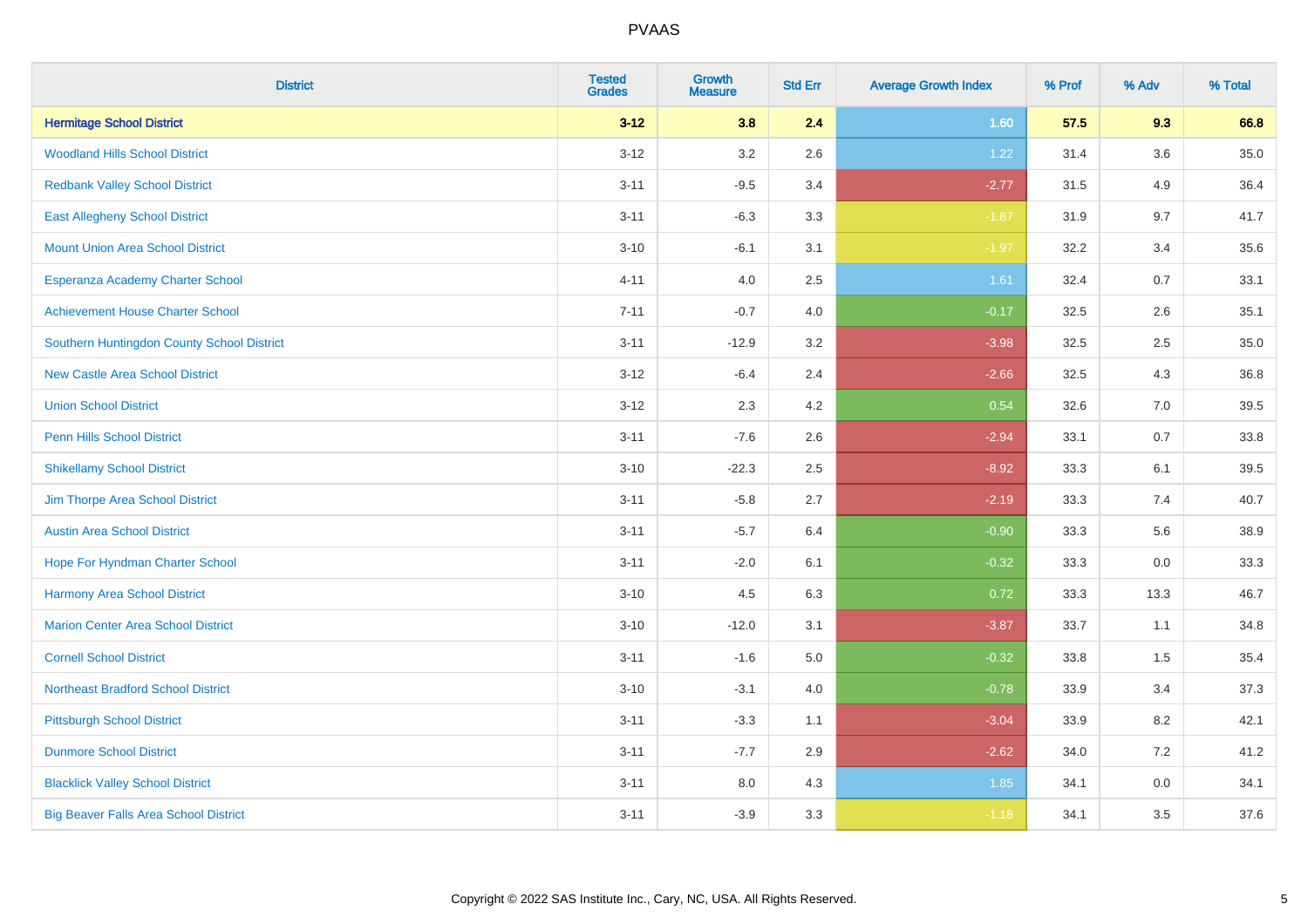| <b>District</b>                                | <b>Tested</b><br><b>Grades</b> | <b>Growth</b><br><b>Measure</b> | <b>Std Err</b> | <b>Average Growth Index</b> | % Prof | % Adv | % Total |
|------------------------------------------------|--------------------------------|---------------------------------|----------------|-----------------------------|--------|-------|---------|
| <b>Hermitage School District</b>               | $3 - 12$                       | 3.8                             | 2.4            | 1.60                        | 57.5   | 9.3   | 66.8    |
| <b>Southern Fulton School District</b>         | $3 - 11$                       | $-23.7$                         | 4.4            | $-5.37$                     | 34.2   | 10.5  | 44.7    |
| <b>Muhlenberg School District</b>              | $3 - 10$                       | 4.0                             | 1.9            | 2.10                        | 34.2   | 2.6   | 36.8    |
| <b>Brownsville Area School District</b>        | $3-12$                         | $-7.2$                          | 3.9            | $-1.83$                     | 34.4   | 6.1   | 40.5    |
| <b>Tidioute Community Charter School</b>       | $3 - 11$                       | 5.7                             | 5.1            | 1.11                        | 34.4   | 21.9  | 56.2    |
| <b>Carbon Career &amp; Technical Institute</b> | $9 - 11$                       | $-5.7$                          | 3.6            | $-1.59$                     | 34.5   | 1.2   | 35.7    |
| Northwest Area School District                 | $3 - 10$                       | $-10.0$                         | 3.8            | $-2.59$                     | 34.6   | 7.3   | 41.8    |
| <b>West Middlesex Area School District</b>     | $3 - 10$                       | $-8.4$                          | 3.8            | $-2.21$                     | 34.9   | 2.8   | 37.6    |
| <b>Annville-Cleona School District</b>         | $3 - 12$                       | $-12.1$                         | 2.7            | $-4.46$                     | 34.9   | 7.8   | 42.6    |
| <b>Carmichaels Area School District</b>        | $3 - 10$                       | $-9.3$                          | 3.3            | $-2.81$                     | 35.1   | 1.4   | 36.5    |
| <b>Bethlehem-Center School District</b>        | $3 - 10$                       | 8.1                             | 3.3            | 2.46                        | 35.1   | 1.4   | 36.5    |
| <b>Wilkes-Barre Area School District</b>       | $3 - 11$                       | 0.1                             | 3.2            | 0.02                        | 35.5   | 5.4   | 40.9    |
| <b>William Penn School District</b>            | $3 - 12$                       | 8.3                             | 2.1            | 3.99                        | 35.6   | 3.0   | 38.7    |
| <b>Bucks County Technical High School</b>      | $9 - 10$                       | $-12.0$                         | 2.5            | $-4.84$                     | 35.9   | 3.2   | 39.2    |
| Susquehanna Township School District           | $3 - 12$                       | $-5.8$                          | 2.7            | $-2.17$                     | 36.0   | 5.6   | 41.6    |
| <b>Forest Area School District</b>             | $3 - 11$                       | $-4.4$                          | 5.4            | $-0.81$                     | 36.2   | 2.1   | 38.3    |
| <b>Westmont Hilltop School District</b>        | $3 - 11$                       | $-4.0$                          | 2.8            | $-1.40$                     | 36.3   | 13.3  | 49.6    |
| <b>Coatesville Area School District</b>        | $3 - 11$                       | $-4.4$                          | 1.7            | $-2.62$                     | 36.3   | 4.2   | 40.5    |
| <b>Antietam School District</b>                | $3 - 10$                       | $-4.3$                          | 3.8            | $-1.13$                     | 36.4   | 5.4   | 41.8    |
| <b>Grove City Area School District</b>         | $3 - 12$                       | 5.1                             | 2.4            | 2.09                        | 36.4   | 16.5  | 52.8    |
| <b>West Greene School District</b>             | $3 - 11$                       | $-4.5$                          | 4.3            | $-1.04$                     | 36.6   | 7.3   | 43.9    |
| <b>Tulpehocken Area School District</b>        | $3 - 12$                       | $-13.7$                         | 2.8            | $-4.81$                     | 36.7   | 2.8   | 39.4    |
| Huntingdon Area School District                | $3 - 11$                       | $-2.0$                          | 2.7            | $-0.72$                     | 36.8   | 10.3  | 47.0    |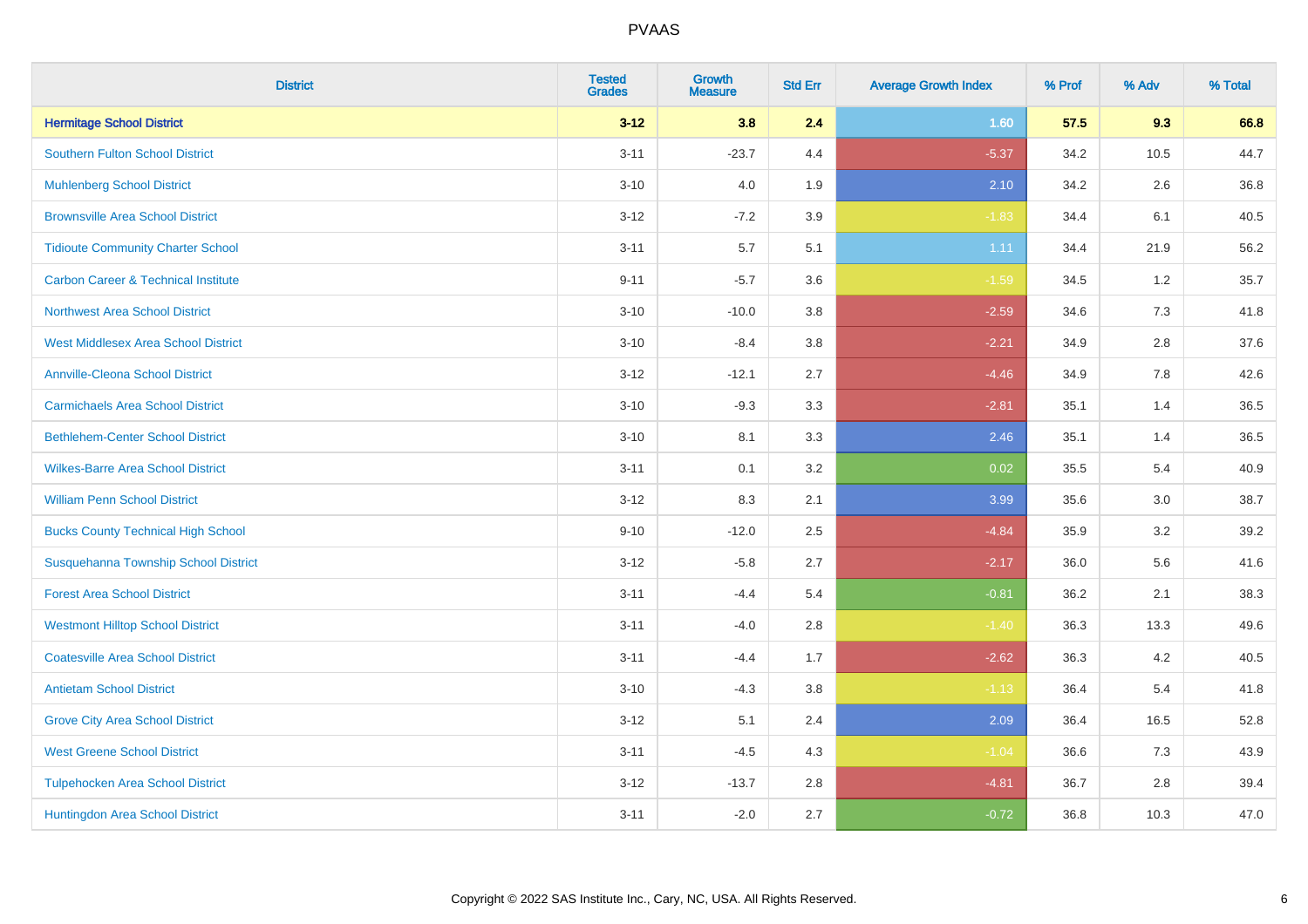| <b>District</b>                               | <b>Tested</b><br><b>Grades</b> | Growth<br><b>Measure</b> | <b>Std Err</b> | <b>Average Growth Index</b> | % Prof | % Adv   | % Total |
|-----------------------------------------------|--------------------------------|--------------------------|----------------|-----------------------------|--------|---------|---------|
| <b>Hermitage School District</b>              | $3 - 12$                       | 3.8                      | 2.4            | 1.60                        | 57.5   | 9.3     | 66.8    |
| Catasauqua Area School District               | $3 - 12$                       | $-12.1$                  | 3.0            | $-4.00$                     | 36.8   | 7.6     | 44.3    |
| <b>Tri-Valley School District</b>             | $3 - 10$                       | $-6.4$                   | 4.1            | $-1.57$                     | 37.0   | 4.4     | 41.3    |
| <b>Smethport Area School District</b>         | $3 - 12$                       | 0.6                      | 3.9            | 0.15                        | 37.0   | $1.8\,$ | 38.9    |
| <b>Frazier School District</b>                | $3 - 11$                       | $-17.2$                  | 3.7            | $-4.70$                     | 37.1   | 1.6     | 38.7    |
| <b>Warren County School District</b>          | $3 - 11$                       | $-0.1$                   | 1.8            | $-0.06$                     | 37.2   | 5.3     | 42.6    |
| <b>Blairsville-Saltsburg School District</b>  | $3 - 11$                       | $-8.0$                   | $3.0\,$        | $-2.68$                     | 37.3   | 7.0     | 44.3    |
| <b>Upper Dauphin Area School District</b>     | $3 - 11$                       | $-6.3$                   | 3.2            | $-1.98$                     | 37.4   | 4.8     | 42.2    |
| <b>Northern Potter School District</b>        | $3 - 12$                       | $-13.1$                  | 4.6            | $-2.84$                     | 37.5   | 0.0     | 37.5    |
| <b>Greater Nanticoke Area School District</b> | $3 - 12$                       | 11.2                     | 2.8            | 4.01                        | 38.0   | 12.4    | 50.4    |
| <b>Pittston Area School District</b>          | $3 - 11$                       | $-10.1$                  | 5.6            | $-1.80$                     | 38.1   | 9.5     | 47.6    |
| <b>Shamokin Area School District</b>          | $3 - 11$                       | $-7.7$                   | 4.8            | $-1.60$                     | 38.1   | 3.2     | 41.3    |
| <b>Collegium Charter School</b>               | $3 - 10$                       | 5.9                      | 2.5            | 2.33                        | 38.1   | 7.9     | 46.0    |
| Philadelphia City School District             | $3 - 12$                       | 7.5                      | 0.6            | 12.64                       | 38.4   | 7.0     | 45.4    |
| <b>Conneaut School District</b>               | $3 - 12$                       | $-7.5$                   | 2.6            | $-2.91$                     | 38.4   | 7.4     | 45.8    |
| Lackawanna Trail School District              | $3 - 10$                       | $-21.7$                  | 3.5            | $-6.20$                     | 38.5   | 1.5     | 40.0    |
| <b>Juniata County School District</b>         | $3 - 12$                       | $-4.9$                   | 2.1            | $-2.26$                     | 38.5   | 2.9     | 41.4    |
| <b>Corry Area School District</b>             | $3 - 11$                       | $-5.3$                   | 2.6            | $-2.03$                     | 38.5   | $6.0\,$ | 44.5    |
| <b>Tussey Mountain School District</b>        | $3 - 12$                       | 1.5                      | 3.7            | 0.40                        | 38.6   | 1.8     | 40.4    |
| <b>Big Spring School District</b>             | $3 - 11$                       | $-9.8$                   | 2.4            | $-4.00$                     | 38.6   | 8.9     | 47.5    |
| <b>Fannett-Metal School District</b>          | $3 - 11$                       | $-3.4$                   | 5.1            | $-0.67$                     | 38.7   | 8.1     | 46.8    |
| <b>Bensalem Township School District</b>      | $3 - 11$                       | 1.6                      | 1.6            | 0.98                        | 38.8   | 8.3     | 47.1    |
| <b>York Co School Of Technology</b>           | $9 - 12$                       | $-3.8$                   | 1.7            | $-2.22$                     | 39.1   | 5.6     | 44.7    |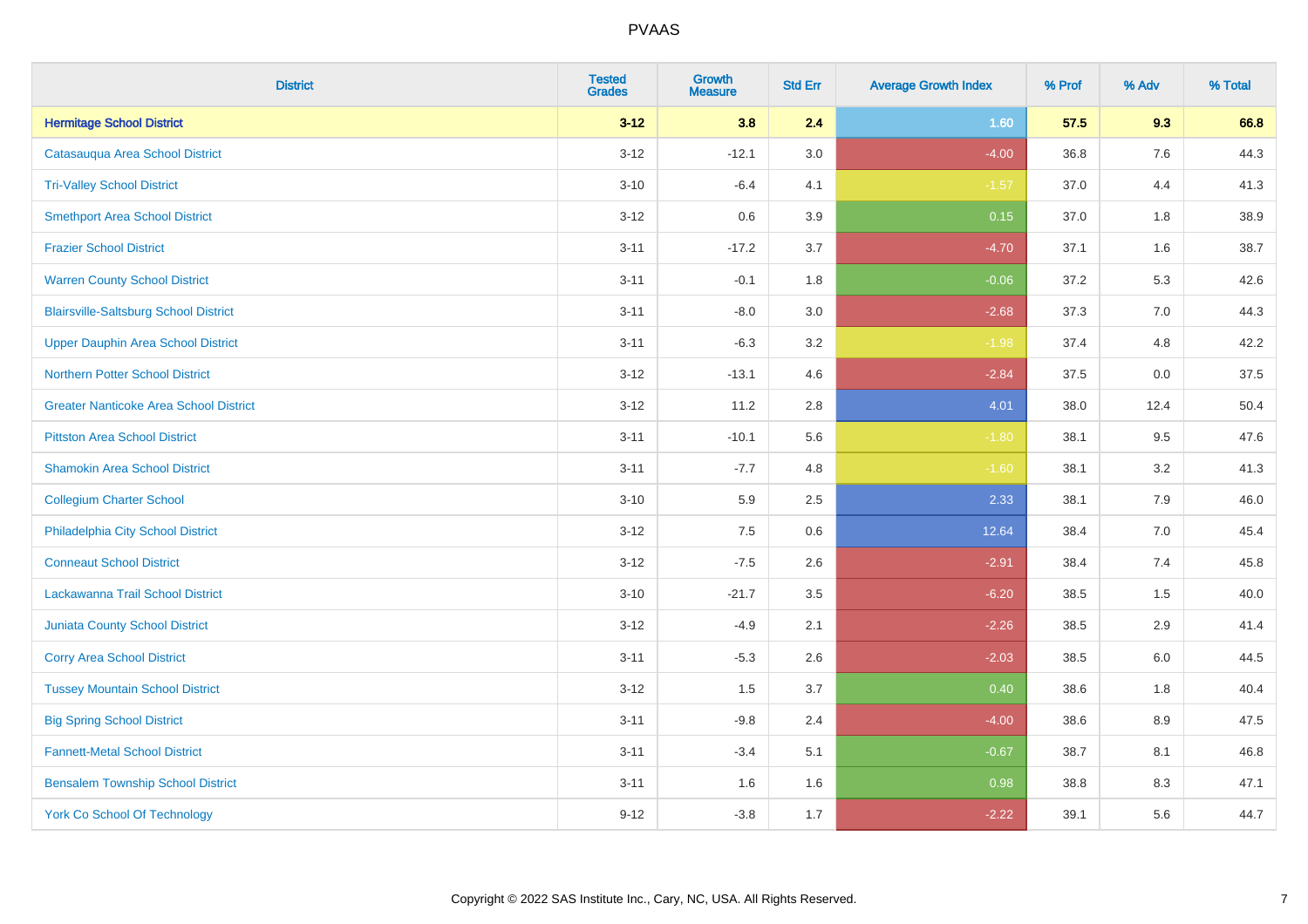| <b>District</b>                            | <b>Tested</b><br><b>Grades</b> | Growth<br><b>Measure</b> | <b>Std Err</b> | <b>Average Growth Index</b> | % Prof | % Adv   | % Total |
|--------------------------------------------|--------------------------------|--------------------------|----------------|-----------------------------|--------|---------|---------|
| <b>Hermitage School District</b>           | $3 - 12$                       | 3.8                      | 2.4            | 1.60                        | 57.5   | 9.3     | 66.8    |
| Minersville Area School District           | $3 - 11$                       | $-14.4$                  | 3.7            | $-3.90$                     | 39.3   | 3.3     | 42.6    |
| <b>Towanda Area School District</b>        | $3 - 11$                       | 4.0                      | 2.8            | 1.44                        | 39.4   | 6.6     | 46.0    |
| Kane Area School District                  | $3 - 10$                       | $-3.7$                   | $3.2\,$        | $-1.17$                     | 39.5   | $9.9\,$ | 49.4    |
| <b>West Mifflin Area School District</b>   | $3 - 12$                       | $-12.3$                  | 2.9            | $-4.22$                     | 39.7   | 10.3    | 50.0    |
| <b>Bristol Borough School District</b>     | $3 - 12$                       | $-4.3$                   | 3.4            | $-1.27$                     | 39.7   | 1.3     | 41.0    |
| <b>Pequea Valley School District</b>       | $3 - 11$                       | $-5.8$                   | 3.2            | $-1.80$                     | 39.8   | 9.1     | 48.9    |
| <b>Easton Area School District</b>         | $3 - 12$                       | $-4.1$                   | 1.4            | $-2.91$                     | 39.9   | 4.0     | 43.9    |
| <b>Ferndale Area School District</b>       | $3 - 10$                       | $-5.8$                   | 4.3            | $-1.33$                     | 40.0   | 0.0     | 40.0    |
| Mastery Charter High School-Lenfest Campus | $7 - 11$                       | $2.5\,$                  | 5.7            | 0.43                        | 40.0   | 0.0     | 40.0    |
| South Allegheny School District            | $3 - 11$                       | $-8.8$                   | 3.2            | $-2.70$                     | 40.5   | 0.0     | 40.5    |
| <b>Portage Area School District</b>        | $3 - 10$                       | $-8.1$                   | 3.6            | $-2.26$                     | 40.6   | 9.4     | 50.0    |
| <b>Crawford Central School District</b>    | $3 - 11$                       | $-4.7$                   | 2.2            | $-2.15$                     | 40.6   | 10.5    | 51.1    |
| <b>Canton Area School District</b>         | $3 - 11$                       | $-5.5$                   | 3.2            | $-1.75$                     | 40.7   | 2.3     | 43.0    |
| New Kensington-Arnold School District      | $3 - 11$                       | $-0.4$                   | 3.8            | $-0.10$                     | 40.7   | 3.7     | 44.4    |
| <b>Wallenpaupack Area School District</b>  | $3 - 11$                       | $-7.1$                   | 2.3            | $-3.09$                     | 40.8   | 2.4     | 43.1    |
| <b>Warrior Run School District</b>         | $3 - 11$                       | 4.6                      | 3.0            | 1.51                        | 40.9   | 8.1     | 49.0    |
| <b>Carlynton School District</b>           | $3 - 11$                       | 7.3                      | 3.3            | 2.22                        | 41.0   | 10.5    | 51.6    |
| <b>Forest Hills School District</b>        | $3 - 11$                       | $-7.3$                   | 2.7            | $-2.74$                     | 41.1   | 13.7    | 54.8    |
| <b>Western Wayne School District</b>       | $3 - 11$                       | 5.6                      | 2.9            | 1.93                        | 41.3   | 17.4    | 58.7    |
| <b>Oxford Area School District</b>         | $3 - 11$                       | $-4.3$                   | 1.9            | $-2.26$                     | 41.3   | 8.0     | 49.3    |
| <b>Galeton Area School District</b>        | $3 - 11$                       | 2.2                      | 5.3            | 0.42                        | 41.3   | 4.4     | 45.6    |
| <b>Forbes Road School District</b>         | $3 - 11$                       | 2.8                      | 5.1            | 0.56                        | 41.4   | 10.3    | 51.7    |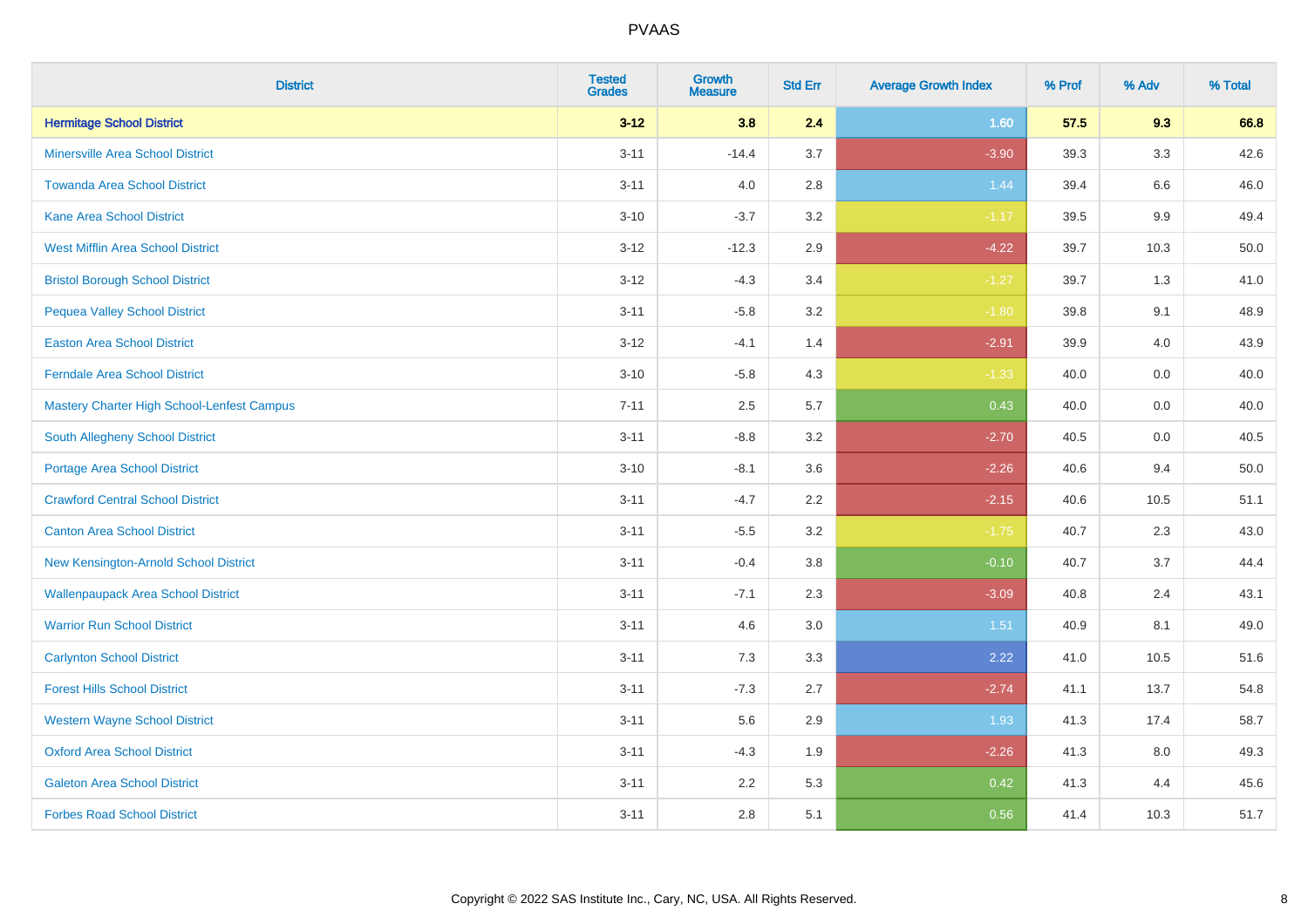| <b>District</b>                                         | <b>Tested</b><br><b>Grades</b> | Growth<br><b>Measure</b> | <b>Std Err</b> | <b>Average Growth Index</b> | % Prof | % Adv   | % Total |
|---------------------------------------------------------|--------------------------------|--------------------------|----------------|-----------------------------|--------|---------|---------|
| <b>Hermitage School District</b>                        | $3 - 12$                       | 3.8                      | 2.4            | 1.60                        | 57.5   | 9.3     | 66.8    |
| <b>Ringgold School District</b>                         | $3 - 11$                       | $-14.7$                  | 2.4            | $-6.04$                     | 41.5   | 7.9     | 49.4    |
| <b>Solanco School District</b>                          | $3 - 11$                       | $-11.0$                  | 2.0            | $-5.55$                     | 41.6   | 4.5     | 46.1    |
| North Schuylkill School District                        | $3 - 11$                       | $-1.0$                   | 2.4            | $-0.42$                     | 41.8   | 5.1     | 46.8    |
| Penns Valley Area School District                       | $3 - 12$                       | 14.0                     | 2.9            | 4.80                        | 41.9   | 23.1    | 65.0    |
| <b>Muncy School District</b>                            | $3 - 11$                       | $-8.1$                   | 3.7            | $-2.21$                     | 42.0   | 3.8     | 45.8    |
| <b>Berwick Area School District</b>                     | $3 - 11$                       | $-9.3$                   | 2.6            | $-3.59$                     | 42.1   | 5.5     | 47.6    |
| Pennsylvania Distance Learning Charter School           | $3 - 12$                       | 9.3                      | 4.2            | 2.22                        | 42.2   | 3.1     | 45.3    |
| <b>Pine Grove Area School District</b>                  | $3 - 11$                       | $-7.7$                   | 2.9            | $-2.66$                     | 42.3   | 7.7     | 50.0    |
| <b>Reach Cyber Charter School</b>                       | $3 - 11$                       | 8.1                      | 4.7            | 1.72                        | 42.4   | 4.6     | 47.0    |
| Mifflinburg Area School District                        | $3 - 11$                       | $-15.8$                  | 2.5            | $-6.30$                     | 42.4   | 4.0     | 46.4    |
| <b>Curwensville Area School District</b>                | $3 - 11$                       | $-27.9$                  | 4.1            | $-6.72$                     | 42.5   | 4.1     | 46.6    |
| <b>Governor Mifflin School District</b>                 | $3 - 11$                       | 4.1                      | 1.8            | 2.33                        | 42.5   | 7.2     | 49.7    |
| <b>Butler Area School District</b>                      | $3 - 11$                       | $-6.5$                   | 1.5            | $-4.26$                     | 42.5   | 9.4     | 51.9    |
| <b>California Area School District</b>                  | $3 - 10$                       | $-7.3$                   | 3.6            | $-2.02$                     | 42.6   | 9.8     | 52.5    |
| <b>Northwestern School District</b>                     | $3 - 11$                       | $-24.9$                  | 3.5            | $-7.13$                     | 42.6   | 2.9     | 45.6    |
| <b>Wattsburg Area School District</b>                   | $3 - 11$                       | 6.5                      | 2.7            | 2.43                        | 42.7   | 7.6     | 50.3    |
| <b>Chambersburg Area School District</b>                | $3 - 11$                       | $-9.5$                   | 1.3            | $-7.20$                     | 42.7   | 8.6     | 51.4    |
| <b>Agora Cyber Charter School</b>                       | $3 - 11$                       | 5.8                      | 2.6            | 2.28                        | 42.8   | $6.6\,$ | 49.4    |
| <b>Union City Area School District</b>                  | $3 - 12$                       | $-10.2$                  | 3.6            | $-2.87$                     | 42.9   | 3.2     | 46.0    |
| <b>Claysburg-Kimmel School District</b>                 | $3 - 11$                       | $-5.7$                   | 4.0            | $-1.42$                     | 42.9   | 8.2     | 51.0    |
| Center For Student Learning Charter School At Pennsbury | $6 - 12$                       | $-2.9$                   | 6.1            | $-0.47$                     | 42.9   | 0.0     | 42.9    |
| <b>Hanover Area School District</b>                     | $3 - 11$                       | 2.2                      | 4.6            | 0.48                        | 42.9   | 5.7     | 48.6    |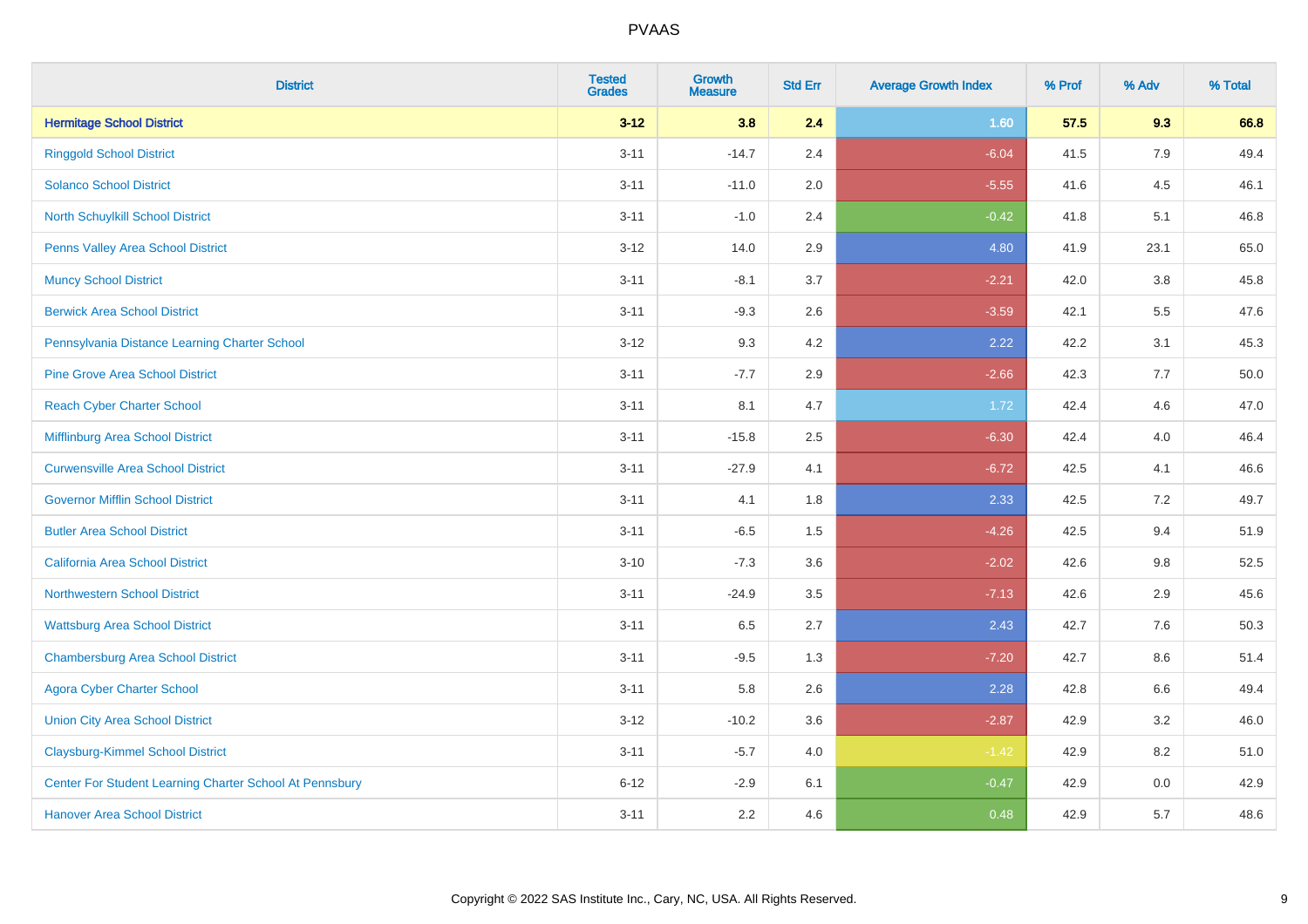| <b>District</b>                                | <b>Tested</b><br><b>Grades</b> | <b>Growth</b><br><b>Measure</b> | <b>Std Err</b> | <b>Average Growth Index</b> | % Prof | % Adv   | % Total |
|------------------------------------------------|--------------------------------|---------------------------------|----------------|-----------------------------|--------|---------|---------|
| <b>Hermitage School District</b>               | $3 - 12$                       | 3.8                             | 2.4            | 1.60                        | 57.5   | 9.3     | 66.8    |
| <b>Monessen City School District</b>           | $3 - 10$                       | 8.3                             | 4.5            | 1.85                        | 42.9   | 2.9     | 45.7    |
| <b>Clearfield Area School District</b>         | $3 - 10$                       | $-9.4$                          | 2.6            | $-3.56$                     | 43.0   | 3.1     | 46.1    |
| <b>Riverside School District</b>               | $3 - 11$                       | $-3.2$                          | 3.0            | $-1.09$                     | 43.0   | $9.0\,$ | 52.0    |
| Meyersdale Area School District                | $3 - 11$                       | 4.2                             | 4.0            | 1.07                        | 43.1   | 6.9     | 50.0    |
| <b>Purchase Line School District</b>           | $3 - 12$                       | 1.7                             | 3.5            | 0.47                        | 43.1   | 5.4     | 48.5    |
| <b>Oley Valley School District</b>             | $3 - 11$                       | $-0.4$                          | 2.8            | $-0.15$                     | 43.1   | 12.9    | 56.0    |
| <b>Troy Area School District</b>               | $3 - 10$                       | $-4.3$                          | 3.4            | $-1.26$                     | 43.2   | 5.7     | 48.9    |
| <b>Benton Area School District</b>             | $3 - 10$                       | $-9.7$                          | 4.5            | $-2.18$                     | 43.2   | 5.4     | 48.6    |
| <b>Titusville Area School District</b>         | $3 - 11$                       | $-13.2$                         | 2.6            | $-4.99$                     | 43.2   | 4.8     | 48.0    |
| Hamburg Area School District                   | $3 - 11$                       | 8.9                             | 2.5            | 3.63                        | 43.5   | 8.2     | 51.7    |
| <b>Freedom Area School District</b>            | $3 - 11$                       | $-7.1$                          | 3.0            | $-2.37$                     | 43.8   | 4.2     | 47.9    |
| Jefferson-Morgan School District               | $3 - 10$                       | $-9.9$                          | 4.2            | $-2.35$                     | 43.8   | 4.2     | 47.9    |
| <b>MaST Community Charter School</b>           | $3 - 10$                       | $-4.1$                          | 2.7            | $-1.52$                     | 44.0   | 9.5     | 53.4    |
| <b>Pottsgrove School District</b>              | $3 - 11$                       | 2.8                             | 2.0            | 1.35                        | 44.0   | 10.0    | 53.9    |
| <b>Williamsport Area School District</b>       | $3 - 11$                       | 1.9                             | 1.8            | 1.04                        | 44.1   | 12.8    | 56.9    |
| <b>Forest City Regional School District</b>    | $3 - 12$                       | $-6.0$                          | 3.0            | $-1.96$                     | 44.1   | 0.0     | 44.1    |
| <b>Bentworth School District</b>               | $3 - 11$                       | 5.7                             | 3.2            | 1.75                        | 44.2   | 19.5    | 63.6    |
| <b>Bangor Area School District</b>             | $3 - 12$                       | $-0.9$                          | 2.0            | $-0.43$                     | 44.3   | 4.7     | 49.0    |
| <b>Mastery Charter School - Hardy Williams</b> | $3 - 11$                       | 11.4                            | 3.4            | 3.33                        | 44.3   | 5.7     | 50.0    |
| <b>Juniata Valley School District</b>          | $3 - 11$                       | $-3.9$                          | 3.5            | $-1.10$                     | 44.4   | 3.5     | 47.8    |
| Oil City Area School District                  | $3 - 11$                       | $-2.9$                          | 2.6            | $-1.08$                     | 44.4   | 5.8     | 50.2    |
| <b>Somerset Area School District</b>           | $3 - 11$                       | $-4.4$                          | 2.3            | $-1.93$                     | 44.4   | 14.9    | 59.3    |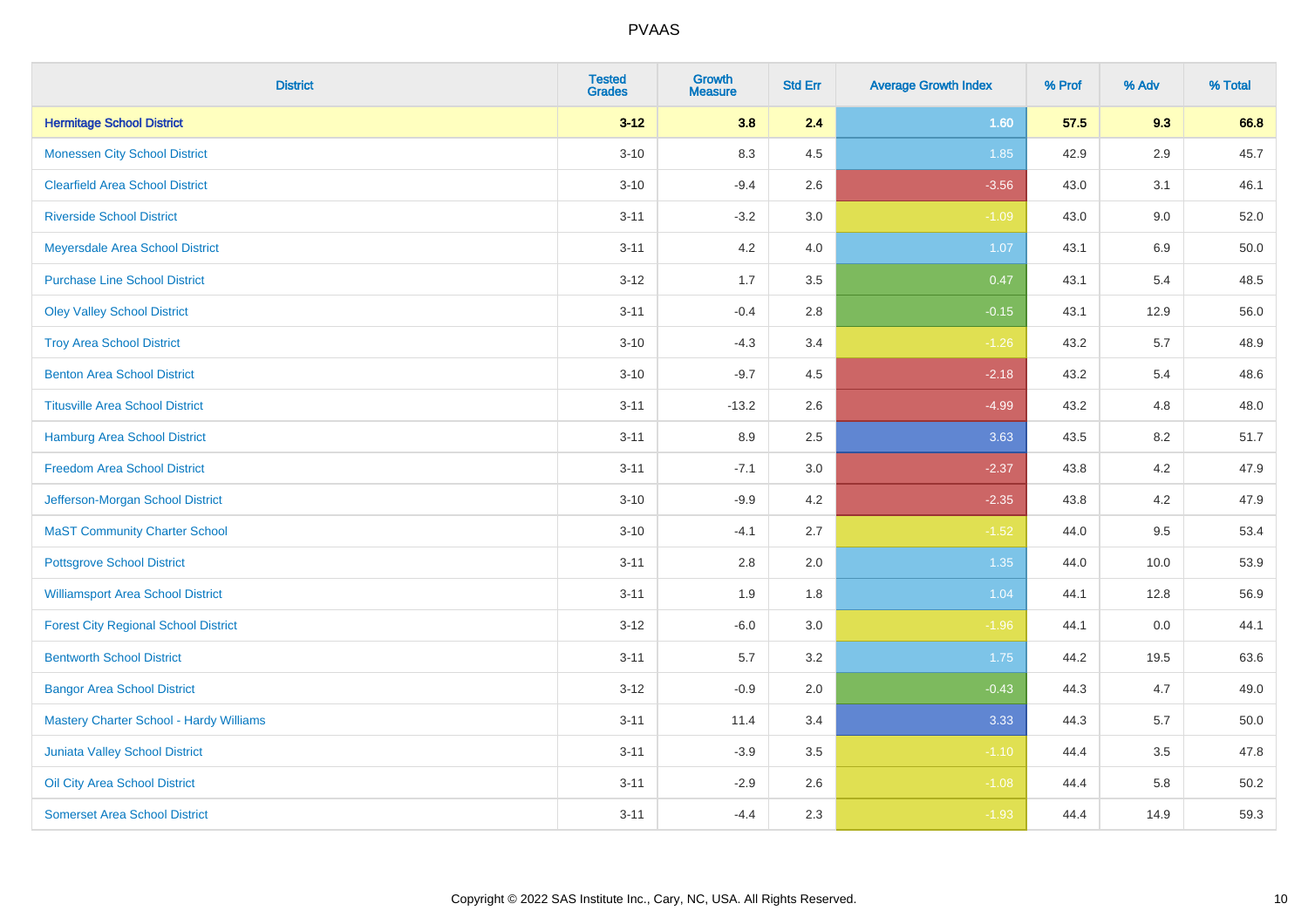| <b>District</b>                           | <b>Tested</b><br><b>Grades</b> | <b>Growth</b><br><b>Measure</b> | <b>Std Err</b> | <b>Average Growth Index</b> | % Prof | % Adv | % Total |
|-------------------------------------------|--------------------------------|---------------------------------|----------------|-----------------------------|--------|-------|---------|
| <b>Hermitage School District</b>          | $3 - 12$                       | 3.8                             | 2.4            | 1.60                        | 57.5   | 9.3   | 66.8    |
| <b>Highlands School District</b>          | $3 - 11$                       | $-7.4$                          | 2.7            | $-2.76$                     | 44.4   | 3.7   | 48.2    |
| <b>Tamaqua Area School District</b>       | $3-12$                         | $-8.2$                          | 2.5            | $-3.24$                     | 44.5   | 1.9   | 46.4    |
| <b>Montoursville Area School District</b> | $3 - 12$                       | 10.8                            | 2.5            | 4.24                        | 44.6   | 20.1  | 64.8    |
| <b>Blue Ridge School District</b>         | $3 - 11$                       | $-0.5$                          | 3.6            | $-0.12$                     | 44.6   | 3.1   | 47.7    |
| <b>Chichester School District</b>         | $3 - 11$                       | $-2.7$                          | 2.3            | $-1.17$                     | 44.6   | 6.6   | 51.2    |
| <b>Bethlehem Area School District</b>     | $3 - 11$                       | 9.3                             | 1.1            | 8.15                        | 44.7   | 12.0  | 56.7    |
| <b>Keystone Central School District</b>   | $3 - 11$                       | $-5.1$                          | 2.0            | $-2.46$                     | 44.7   | 4.6   | 49.4    |
| <b>Pottsville Area School District</b>    | $3-12$                         | 4.4                             | 2.3            | 1.94                        | 44.8   | 5.4   | 50.2    |
| <b>Laurel Highlands School District</b>   | $3 - 11$                       | 4.3                             | 2.4            | 1.81                        | 44.9   | 9.6   | 54.5    |
| <b>Tunkhannock Area School District</b>   | $3 - 11$                       | 2.3                             | 2.2            | 1.01                        | 44.9   | 9.6   | 54.6    |
| <b>Upper Darby School District</b>        | $3 - 12$                       | 6.9                             | 1.5            | 4.62                        | 45.0   | 6.7   | 51.7    |
| <b>Hazleton Area School District</b>      | $3 - 11$                       | 9.6                             | 1.4            | 6.77                        | 45.0   | 7.8   | 52.9    |
| <b>Homer-Center School District</b>       | $3 - 11$                       | 9.7                             | 3.6            | 2.70                        | 45.1   | 17.2  | 62.3    |
| <b>Tuscarora School District</b>          | $3 - 11$                       | $-0.6$                          | 2.3            | $-0.27$                     | 45.1   | 8.1   | 53.2    |
| <b>Mid Valley School District</b>         | $3 - 10$                       | $-1.7$                          | 3.0            | $-0.55$                     | 45.1   | 7.8   | 52.9    |
| <b>Mount Carmel Area School District</b>  | $3 - 11$                       | $-0.6$                          | 3.1            | $-0.18$                     | 45.3   | 2.1   | 47.4    |
| Gettysburg Area School District           | $3 - 11$                       | $-4.0$                          | 2.1            | $-1.89$                     | 45.3   | 14.0  | 59.3    |
| <b>Milton Area School District</b>        | $3 - 11$                       | $-8.7$                          | 2.5            | $-3.52$                     | 45.4   | 6.9   | 52.3    |
| <b>Clarion Area School District</b>       | $3 - 11$                       | 10.3                            | 4.1            | 2.51                        | 45.4   | 14.6  | 60.0    |
| <b>Connellsville Area School District</b> | $3 - 11$                       | 6.1                             | 2.0            | 3.05                        | 45.4   | 7.8   | 53.2    |
| South Williamsport Area School District   | $3 - 10$                       | $-5.7$                          | 2.5            | $-2.30$                     | 45.5   | 4.5   | 50.0    |
| <b>Scranton School District</b>           | $3 - 12$                       | $-2.9$                          | 2.4            | $-1.22$                     | 45.6   | 3.6   | 49.1    |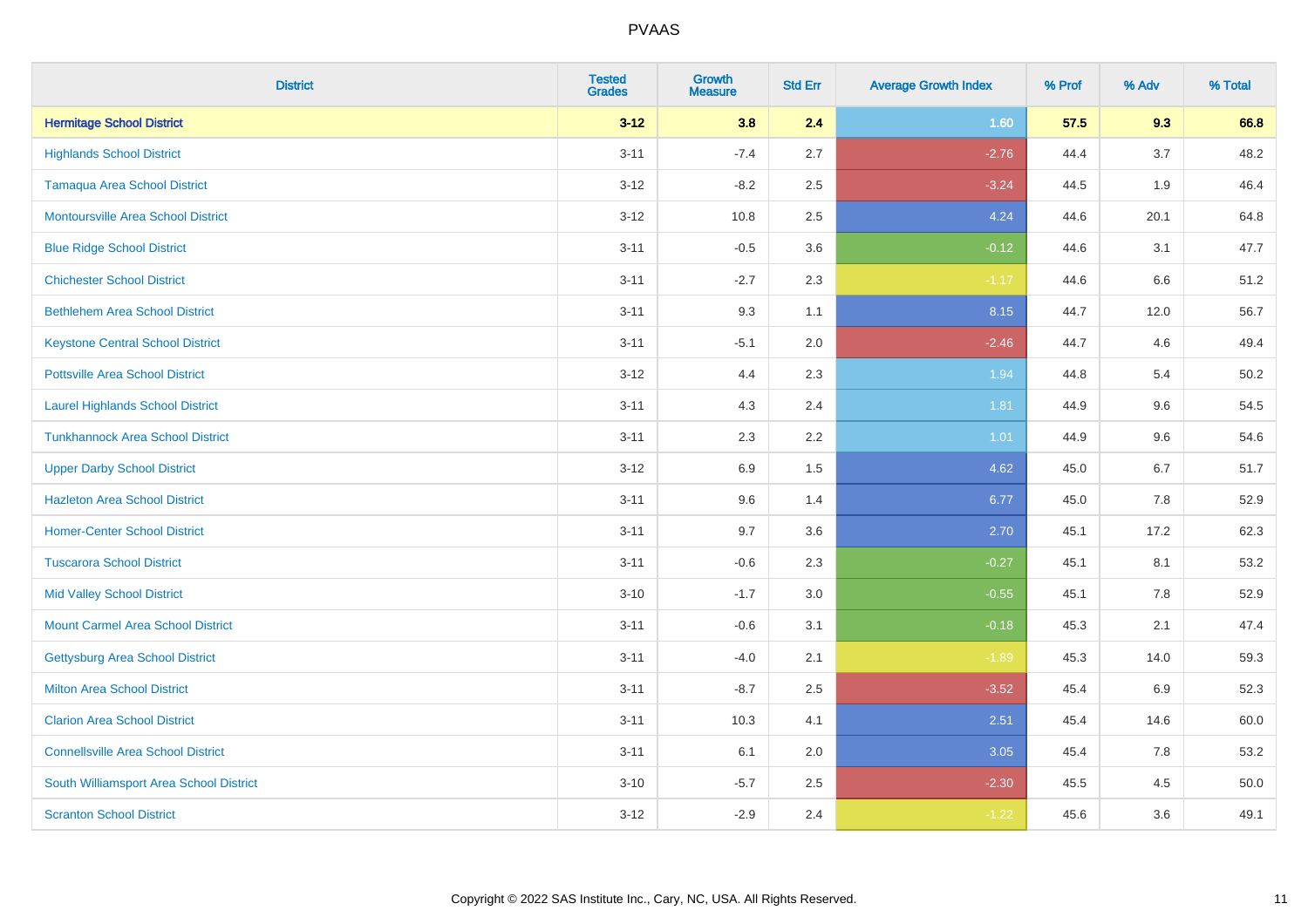| <b>District</b>                                 | <b>Tested</b><br><b>Grades</b> | <b>Growth</b><br><b>Measure</b> | <b>Std Err</b> | <b>Average Growth Index</b> | % Prof | % Adv | % Total |
|-------------------------------------------------|--------------------------------|---------------------------------|----------------|-----------------------------|--------|-------|---------|
| <b>Hermitage School District</b>                | $3 - 12$                       | 3.8                             | 2.4            | 1.60                        | 57.5   | 9.3   | 66.8    |
| Renaissance Academy Charter School              | $3 - 11$                       | 8.3                             | 3.3            | 2.54                        | 45.6   | 22.8  | 68.4    |
| Hatboro-Horsham School District                 | $3 - 11$                       | $-12.8$                         | 1.7            | $-7.47$                     | 45.6   | 7.2   | 52.8    |
| <b>Ridley School District</b>                   | $3 - 12$                       | 10.0                            | 1.6            | 6.10                        | 45.6   | 8.2   | 53.8    |
| Pocono Mountain School District                 | $3 - 12$                       | 6.8                             | 1.5            | 4.62                        | 45.8   | 5.0   | 50.7    |
| East Stroudsburg Area School District           | $3 - 11$                       | 0.1                             | 1.6            | 0.05                        | 45.8   | 7.8   | 53.6    |
| <b>City CHS</b>                                 | $10 - 11$                      | 13.6                            | 2.7            | 5.12                        | 45.8   | 3.0   | 48.8    |
| <b>Bradford Area School District</b>            | $3 - 12$                       | $-9.3$                          | 2.4            | $-3.87$                     | 45.8   | 8.3   | 54.2    |
| <b>Cheltenham School District</b>               | $3 - 11$                       | $-1.4$                          | 2.1            | $-0.67$                     | 46.1   | 10.0  | 56.1    |
| <b>Elk Lake School District</b>                 | $3 - 11$                       | $-4.0$                          | 3.3            | $-1.23$                     | 46.2   | 3.3   | 49.4    |
| <b>Salisbury Township School District</b>       | $3 - 11$                       | 6.3                             | 3.6            | 1.77                        | 46.2   | 6.6   | 52.8    |
| <b>Eastern Lancaster County School District</b> | $3 - 12$                       | 4.5                             | 2.2            | 2.09                        | 46.3   | 11.4  | 57.6    |
| Pennsylvania Cyber Charter School               | $3 - 11$                       | 11.6                            | 1.5            | 7.54                        | 46.3   | 5.0   | 51.3    |
| Lehigh Valley Academy Regional Charter School   | $3 - 11$                       | 0.7                             | 2.3            | 0.32                        | 46.3   | 5.0   | 51.4    |
| <b>Middletown Area School District</b>          | $3 - 11$                       | $-5.3$                          | 2.6            | $-2.05$                     | 46.4   | 5.3   | 51.7    |
| <b>Warwick School District</b>                  | $3 - 11$                       | 5.2                             | 1.9            | 2.76                        | 46.4   | 17.0  | 63.3    |
| <b>Blue Mountain School District</b>            | $3 - 10$                       | $-5.8$                          | 2.3            | $-2.56$                     | 46.6   | 8.5   | 55.1    |
| <b>Chestnut Ridge School District</b>           | $3 - 12$                       | $-3.4$                          | 2.9            | $-1.17$                     | 46.6   | 5.8   | 52.4    |
| Penn-Delco School District                      | $3 - 11$                       | $-6.8$                          | 1.9            | $-3.51$                     | 46.6   | 3.2   | 49.8    |
| <b>Interboro School District</b>                | $3 - 12$                       | $-7.3$                          | 2.1            | $-3.43$                     | 46.6   | 4.8   | 51.4    |
| Jeannette City School District                  | $3 - 11$                       | $-4.3$                          | 3.8            | $-1.13$                     | 46.7   | 7.5   | 54.2    |
| <b>Montrose Area School District</b>            | $3 - 10$                       | $-5.5$                          | 3.0            | $-1.82$                     | 46.7   | 5.4   | 52.2    |
| <b>Pennridge School District</b>                | $3 - 10$                       | $-16.8$                         | 1.4            | $-11.59$                    | 46.8   | 8.0   | 54.9    |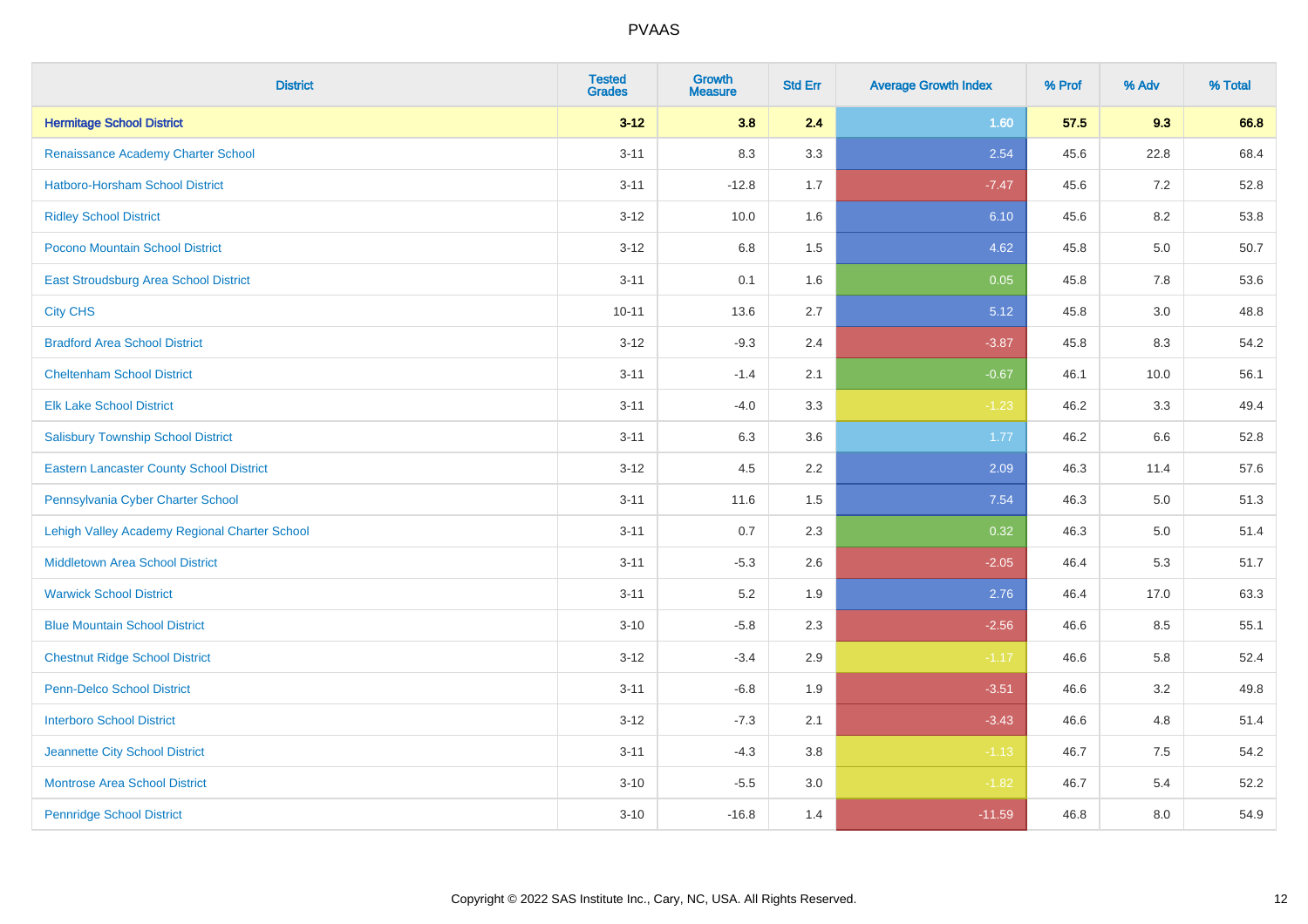| <b>District</b>                                    | <b>Tested</b><br><b>Grades</b> | <b>Growth</b><br><b>Measure</b> | <b>Std Err</b> | <b>Average Growth Index</b> | % Prof | % Adv   | % Total |
|----------------------------------------------------|--------------------------------|---------------------------------|----------------|-----------------------------|--------|---------|---------|
| <b>Hermitage School District</b>                   | $3 - 12$                       | 3.8                             | 2.4            | 1.60                        | 57.5   | 9.3     | 66.8    |
| <b>Athens Area School District</b>                 | $3 - 11$                       | 1.6                             | 2.5            | 0.64                        | 46.9   | 7.6     | 54.5    |
| Jersey Shore Area School District                  | $3 - 11$                       | 0.5                             | 2.6            | 0.21                        | 47.1   | 9.2     | 56.2    |
| <b>Mifflin County School District</b>              | $3 - 11$                       | 9.1                             | 1.7            | 5.49                        | 47.1   | $6.7\,$ | 53.8    |
| <b>West Branch Area School District</b>            | $3 - 11$                       | 0.2                             | 3.8            | 0.05                        | 47.2   | 1.9     | 49.1    |
| <b>Penncrest School District</b>                   | $3 - 11$                       | 5.7                             | 2.2            | 2.57                        | 47.2   | 7.1     | 54.3    |
| <b>Commonwealth Charter Academy Charter School</b> | $3 - 10$                       | 9.1                             | 1.9            | 4.90                        | 47.2   | 9.1     | 56.3    |
| <b>New Foundations Charter School</b>              | $3 - 11$                       | 5.4                             | 2.2            | 2.41                        | 47.2   | 2.5     | 49.8    |
| <b>Cornwall-Lebanon School District</b>            | $3 - 11$                       | 8.3                             | 1.6            | 5.08                        | 47.2   | 8.4     | 55.6    |
| Northern Cambria School District                   | $3 - 11$                       | 10.0                            | 3.3            | 3.04                        | 47.4   | 5.1     | 52.6    |
| <b>Cranberry Area School District</b>              | $3-12$                         | 9.2                             | 3.0            | 3.04                        | 47.5   | 10.2    | 57.6    |
| <b>Greensburg Salem School District</b>            | $3 - 11$                       | $-4.4$                          | 2.4            | $-1.88$                     | 47.6   | 4.9     | 52.4    |
| Indiana Area School District                       | $3 - 11$                       | $-5.3$                          | 2.3            | $-2.28$                     | 47.6   | 18.4    | 66.1    |
| <b>Bellefonte Area School District</b>             | $3 - 11$                       | $-0.4$                          | 2.2            | $-0.17$                     | 47.6   | 10.6    | 58.2    |
| Altoona Area School District                       | $3-12$                         | 3.3                             | 1.6            | 1.99                        | 47.7   | 8.2     | 55.9    |
| <b>Susquenita School District</b>                  | $3 - 11$                       | $-0.1$                          | 2.8            | $-0.01$                     | 47.7   | 10.1    | 57.8    |
| <b>North Star School District</b>                  | $3 - 11$                       | $-8.7$                          | 3.5            | $-2.51$                     | 47.8   | $6.0\,$ | 53.7    |
| <b>Spring Cove School District</b>                 | $3 - 11$                       | 3.4                             | 2.5            | 1.33                        | 47.8   | 12.7    | 60.4    |
| Leechburg Area School District                     | $3 - 11$                       | 4.4                             | 4.0            | 1.09                        | 47.8   | 19.6    | 67.4    |
| <b>Southern Tioga School District</b>              | $3 - 11$                       | $-11.5$                         | 2.7            | $-4.25$                     | 47.8   | 6.4     | 54.3    |
| <b>Panther Valley School District</b>              | $3 - 12$                       | $-0.6$                          | 3.3            | $-0.19$                     | 47.9   | 4.3     | 52.1    |
| <b>Stroudsburg Area School District</b>            | $3 - 11$                       | 5.5                             | 1.9            | 2.88                        | 48.1   | 4.2     | 52.3    |
| <b>Conemaugh Valley School District</b>            | $3 - 12$                       | $-3.2$                          | 4.1            | $-0.78$                     | 48.2   | 5.6     | 53.7    |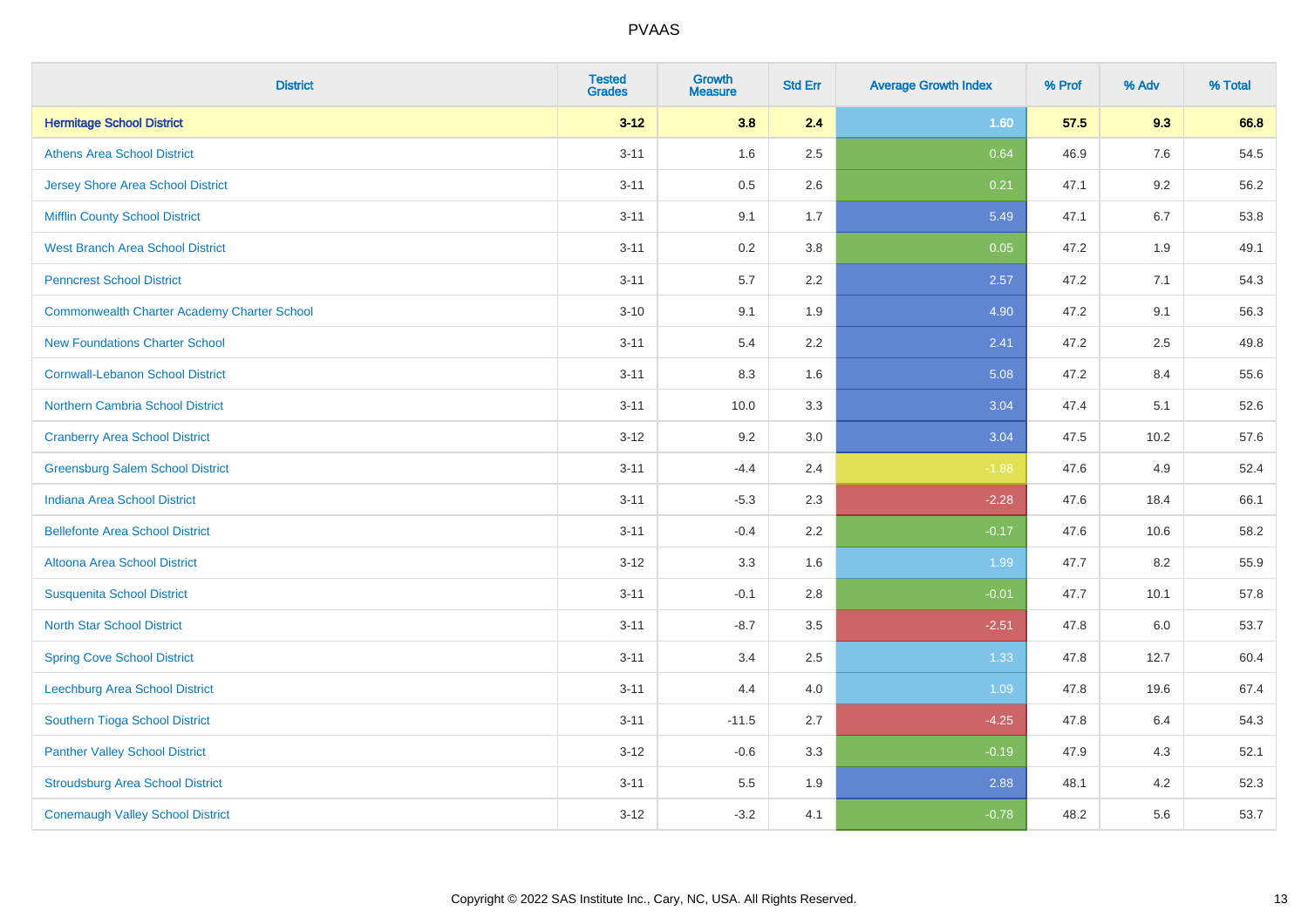| <b>District</b>                                | <b>Tested</b><br><b>Grades</b> | Growth<br><b>Measure</b> | <b>Std Err</b> | <b>Average Growth Index</b> | % Prof | % Adv | % Total |
|------------------------------------------------|--------------------------------|--------------------------|----------------|-----------------------------|--------|-------|---------|
| <b>Hermitage School District</b>               | $3 - 12$                       | 3.8                      | 2.4            | 1.60                        | 57.5   | 9.3   | 66.8    |
| <b>Sharon City School District</b>             | $3 - 11$                       | 4.9                      | 2.6            | 1.87                        | 48.2   | 5.3   | 53.4    |
| <b>Iroquois School District</b>                | $3 - 11$                       | 13.1                     | 3.0            | 4.35                        | 48.2   | 7.8   | 56.0    |
| <b>Franklin Area School District</b>           | $3 - 11$                       | 6.6                      | 2.8            | 2.34                        | 48.2   | 4.5   | 52.7    |
| <b>East Lycoming School District</b>           | $3 - 11$                       | $-6.0$                   | 2.7            | $-2.24$                     | 48.3   | 4.2   | 52.5    |
| <b>Trinity Area School District</b>            | $3 - 11$                       | $-5.4$                   | 2.0            | $-2.71$                     | 48.3   | 11.8  | 60.1    |
| <b>Bald Eagle Area School District</b>         | $3 - 11$                       | $-2.1$                   | 2.7            | $-0.75$                     | 48.4   | 9.4   | 57.7    |
| <b>Bedford Area School District</b>            | $3 - 11$                       | 2.5                      | 2.6            | 0.93                        | 48.5   | 10.0  | 58.5    |
| <b>Fort Leboeuf School District</b>            | $3 - 11$                       | 11.7                     | 2.5            | 4.73                        | 48.5   | 21.1  | 69.6    |
| <b>Moshannon Valley School District</b>        | $3 - 10$                       | $-7.0$                   | 3.4            | $-2.01$                     | 48.5   | 0.0   | 48.5    |
| <b>Lakeland School District</b>                | $3 - 11$                       | 1.1                      | 2.8            | 0.38                        | 48.6   | 3.7   | 52.3    |
| <b>Montgomery Area School District</b>         | $3 - 11$                       | 10.7                     | 3.6            | 2.96                        | 48.7   | 12.4  | 61.1    |
| <b>Wilson Area School District</b>             | $3 - 11$                       | 6.0                      | 2.6            | 2.30                        | 48.7   | 8.5   | 57.2    |
| <b>Saucon Valley School District</b>           | $3 - 11$                       | 14.7                     | 2.5            | 5.98                        | 48.7   | 20.2  | 69.0    |
| <b>Harbor Creek School District</b>            | $3 - 11$                       | $-7.1$                   | 2.7            | $-2.67$                     | 48.8   | 15.2  | 64.0    |
| <b>Berlin Brothersvalley School District</b>   | $3 - 11$                       | 4.0                      | 4.2            | 0.96                        | 48.8   | 14.0  | 62.8    |
| <b>Eastern Lebanon County School District</b>  | $3 - 11$                       | 8.6                      | 2.2            | 3.84                        | 48.8   | 11.4  | 60.3    |
| <b>Ridgway Area School District</b>            | $3 - 11$                       | $-14.5$                  | 4.1            | $-3.56$                     | 49.0   | 9.8   | 58.8    |
| <b>Shaler Area School District</b>             | $3 - 11$                       | $-0.8$                   | 1.9            | $-0.43$                     | 49.1   | 9.6   | 58.7    |
| <b>Brandywine Heights Area School District</b> | $3 - 11$                       | $-4.9$                   | 2.7            | $-1.81$                     | 49.2   | 8.2   | 57.4    |
| <b>Wellsboro Area School District</b>          | $3 - 11$                       | $-12.4$                  | 3.0            | $-4.11$                     | 49.2   | 11.9  | 61.1    |
| <b>Lower Dauphin School District</b>           | $3 - 11$                       | 0.6                      | 1.9            | 0.33                        | 49.2   | 12.6  | 61.8    |
| <b>Brockway Area School District</b>           | $3 - 11$                       | 0.6                      | 3.6            | 0.16                        | 49.2   | 7.7   | 56.9    |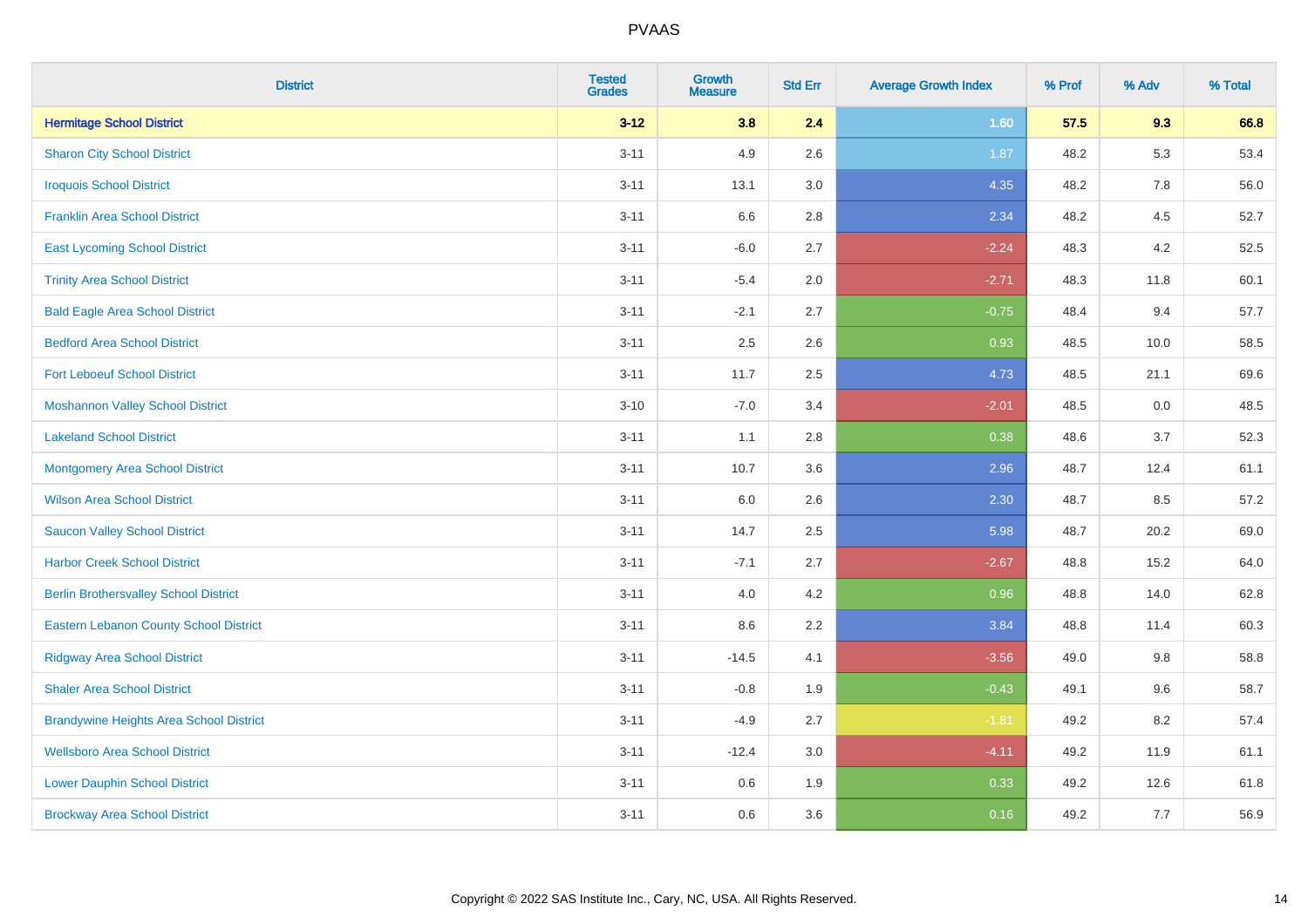| <b>District</b>                                | <b>Tested</b><br><b>Grades</b> | <b>Growth</b><br><b>Measure</b> | <b>Std Err</b> | <b>Average Growth Index</b> | % Prof | % Adv | % Total |
|------------------------------------------------|--------------------------------|---------------------------------|----------------|-----------------------------|--------|-------|---------|
| <b>Hermitage School District</b>               | $3 - 12$                       | 3.8                             | 2.4            | 1.60                        | 57.5   | 9.3   | 66.8    |
| <b>Whitehall-Coplay School District</b>        | $3 - 11$                       | 6.1                             | 1.8            | 3.45                        | 49.3   | 7.4   | 56.6    |
| <b>Avella Area School District</b>             | $3 - 12$                       | $-0.3$                          | 4.7            | $-0.05$                     | 49.3   | 14.5  | 63.8    |
| <b>Wyoming Valley West School District</b>     | $3 - 11$                       | $-2.2$                          | 2.4            | $-0.91$                     | 49.4   | 3.0   | 52.4    |
| <b>Susquehanna Community School District</b>   | $3 - 11$                       | $-2.8$                          | 4.2            | $-0.66$                     | 49.4   | 6.9   | 56.3    |
| <b>Riverside Beaver County School District</b> | $3 - 11$                       | $-14.0$                         | 3.0            | $-4.64$                     | 49.4   | 8.8   | 58.2    |
| <b>Mohawk Area School District</b>             | $3 - 11$                       | $-7.5$                          | 3.1            | $-2.45$                     | 49.4   | 11.0  | 60.4    |
| <b>Twin Valley School District</b>             | $3 - 12$                       | $-3.6$                          | 2.1            | $-1.69$                     | 49.6   | 7.1   | 56.8    |
| Schuylkill Haven Area School District          | $3 - 11$                       | $-15.3$                         | 3.1            | $-4.87$                     | 49.7   | 2.4   | 52.1    |
| <b>Moniteau School District</b>                | $3 - 11$                       | $-11.8$                         | 3.3            | $-3.56$                     | 50.0   | 6.3   | 56.3    |
| <b>Waynesboro Area School District</b>         | $3 - 12$                       | $-6.1$                          | 1.9            | $-3.20$                     | 50.0   | 6.8   | 56.8    |
| <b>Apollo-Ridge School District</b>            | $3 - 12$                       | $-4.7$                          | 3.7            | $-1.24$                     | 50.0   | 10.0  | 60.0    |
| <b>Burgettstown Area School District</b>       | $3 - 11$                       | $-2.1$                          | 3.4            | $-0.62$                     | 50.0   | 1.4   | 51.4    |
| South Side Area School District                | $3 - 11$                       | $-1.6$                          | 3.3            | $-0.48$                     | 50.0   | 6.8   | 56.8    |
| <b>Elizabethtown Area School District</b>      | $3 - 12$                       | $-0.9$                          | 1.9            | $-0.47$                     | 50.0   | 11.2  | 61.2    |
| <b>Glendale School District</b>                | $3 - 10$                       | $-0.9$                          | 3.7            | $-0.24$                     | 50.0   | 5.4   | 55.4    |
| Insight PA Cyber Charter School                | $3 - 11$                       | 0.7                             | 5.7            | 0.12                        | 50.0   | 4.8   | 54.8    |
| <b>Oswayo Valley School District</b>           | $3 - 12$                       | 8.5                             | 5.0            | 1.68                        | 50.0   | 16.7  | 66.7    |
| Pen Argyl Area School District                 | $3 - 12$                       | 9.2                             | 2.7            | 3.46                        | 50.0   | 12.6  | 62.6    |
| <b>Greenwood School District</b>               | $3 - 11$                       | 15.9                            | 3.9            | 4.11                        | 50.0   | 25.0  | 75.0    |
| <b>Great Valley School District</b>            | $3 - 11$                       | 15.0                            | 1.9            | 7.98                        | 50.0   | 35.0  | 85.0    |
| <b>Centennial School District</b>              | $3 - 10$                       | 7.1                             | 1.7            | 4.29                        | 50.1   | 8.7   | 58.9    |
| Ambridge Area School District                  | $3 - 12$                       | 9.1                             | 2.6            | 3.46                        | 50.4   | 10.7  | 61.1    |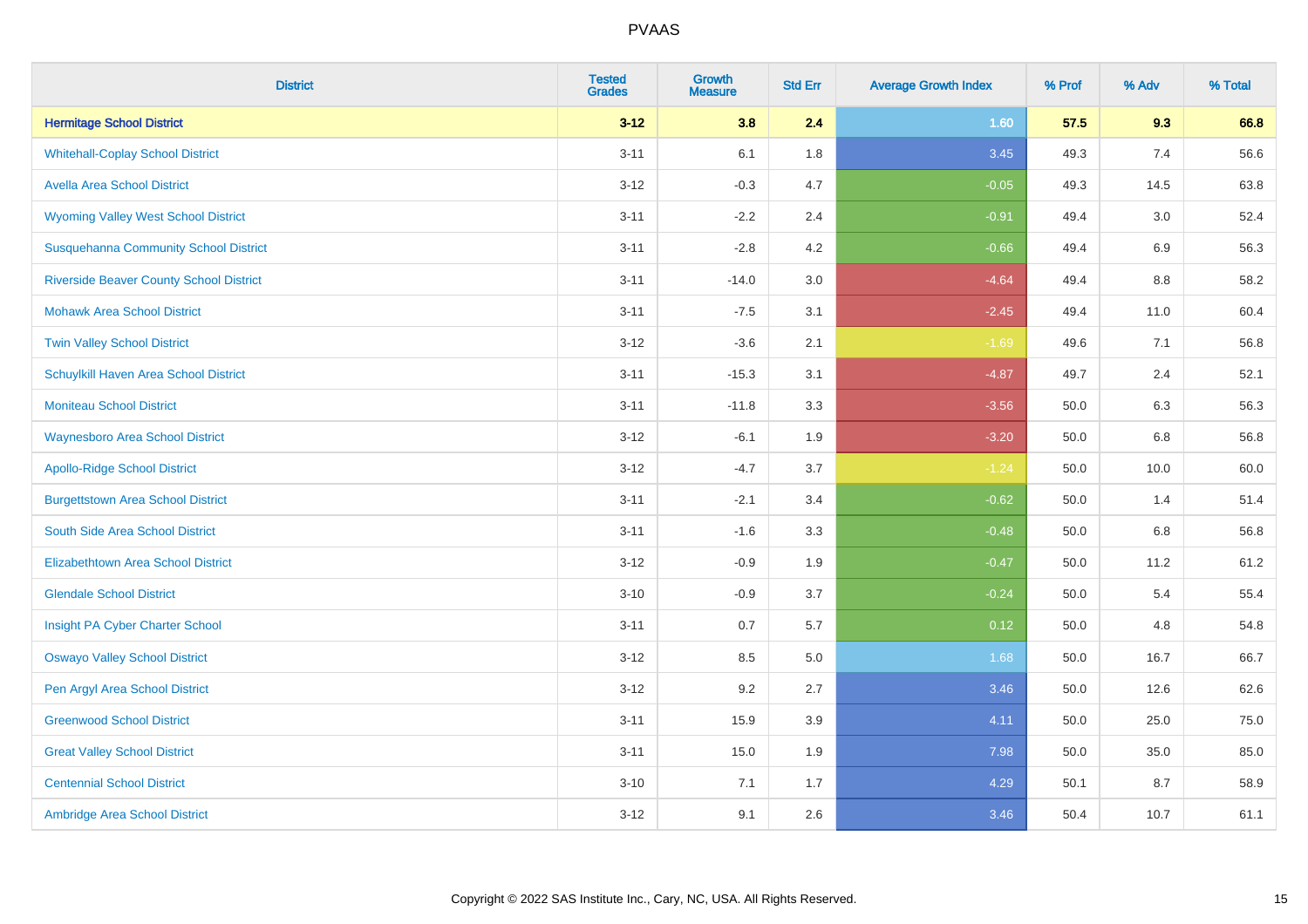| <b>District</b>                          | <b>Tested</b><br><b>Grades</b> | <b>Growth</b><br><b>Measure</b> | <b>Std Err</b> | <b>Average Growth Index</b> | % Prof | % Adv   | % Total |
|------------------------------------------|--------------------------------|---------------------------------|----------------|-----------------------------|--------|---------|---------|
| <b>Hermitage School District</b>         | $3 - 12$                       | 3.8                             | 2.4            | 1.60                        | 57.5   | 9.3     | 66.8    |
| Philadelphia Academy Charter School      | $3 - 11$                       | $-8.9$                          | 2.9            | $-3.04$                     | 50.5   | $2.9\,$ | 53.4    |
| <b>Exeter Township School District</b>   | $3 - 11$                       | $-10.4$                         | 1.9            | $-5.44$                     | 50.6   | 2.7     | 53.3    |
| Shenango Area School District            | $3 - 11$                       | $-2.6$                          | 3.3            | $-0.79$                     | 50.6   | 13.9    | 64.6    |
| <b>Keystone School District</b>          | $3 - 11$                       | 3.1                             | 3.3            | 0.94                        | 50.6   | 6.5     | 57.1    |
| <b>Steel Valley School District</b>      | $3 - 11$                       | 6.5                             | 3.4            | 1.89                        | 50.7   | 5.6     | 56.3    |
| <b>Cocalico School District</b>          | $3 - 11$                       | 10.6                            | 2.0            | 5.18                        | 50.8   | 14.1    | 64.8    |
| <b>Yough School District</b>             | $3 - 10$                       | $-6.6$                          | 2.7            | $-2.43$                     | 50.8   | 4.0     | 54.8    |
| <b>Dubois Area School District</b>       | $3 - 11$                       | $-6.2$                          | 2.0            | $-3.07$                     | 50.9   | 13.4    | 64.3    |
| <b>Cambria Heights School District</b>   | $3 - 10$                       | $-4.1$                          | 3.1            | $-1.32$                     | 51.0   | 6.0     | 57.0    |
| Daniel Boone Area School District        | $3 - 12$                       | 5.7                             | 2.0            | 2.88                        | 51.0   | 11.5    | 62.6    |
| <b>Plum Borough School District</b>      | $3 - 11$                       | $-11.3$                         | 2.2            | $-5.19$                     | 51.1   | 9.0     | 60.1    |
| Northeastern York School District        | $3 - 11$                       | 5.9                             | 2.0            | 3.03                        | 51.1   | 16.6    | 67.6    |
| <b>Lehighton Area School District</b>    | $3 - 11$                       | $-1.6$                          | 2.3            | $-0.70$                     | 51.1   | 5.6     | 56.7    |
| <b>Valley Grove School District</b>      | $3 - 10$                       | $-3.7$                          | 3.7            | $-1.01$                     | 51.2   | 6.1     | 57.3    |
| <b>Millville Area School District</b>    | $3 - 12$                       | $-0.9$                          | 4.7            | $-0.18$                     | 51.4   | 5.4     | 56.8    |
| <b>Central Fulton School District</b>    | $3 - 11$                       | $-0.5$                          | 3.5            | $-0.14$                     | 51.4   | 8.6     | 60.0    |
| <b>Newport School District</b>           | $3 - 12$                       | 1.4                             | 3.5            | 0.41                        | 51.5   | 10.3    | 61.8    |
| <b>Armstrong School District</b>         | $3 - 11$                       | 2.6                             | 1.7            | 1.53                        | 51.5   | 6.1     | 57.6    |
| Northern Bedford County School District  | $3 - 11$                       | 16.5                            | 3.6            | 4.58                        | 51.7   | 20.0    | 71.7    |
| <b>Elizabeth Forward School District</b> | $3 - 11$                       | $-8.4$                          | 2.4            | $-3.41$                     | 51.7   | 4.0     | 55.7    |
| <b>Conewago Valley School District</b>   | $3 - 12$                       | $-0.9$                          | 2.0            | $-0.45$                     | 51.7   | 9.6     | 61.3    |
| Millersburg Area School District         | $3 - 11$                       | $6.2\,$                         | 3.8            | 1.63                        | 51.8   | 7.4     | 59.3    |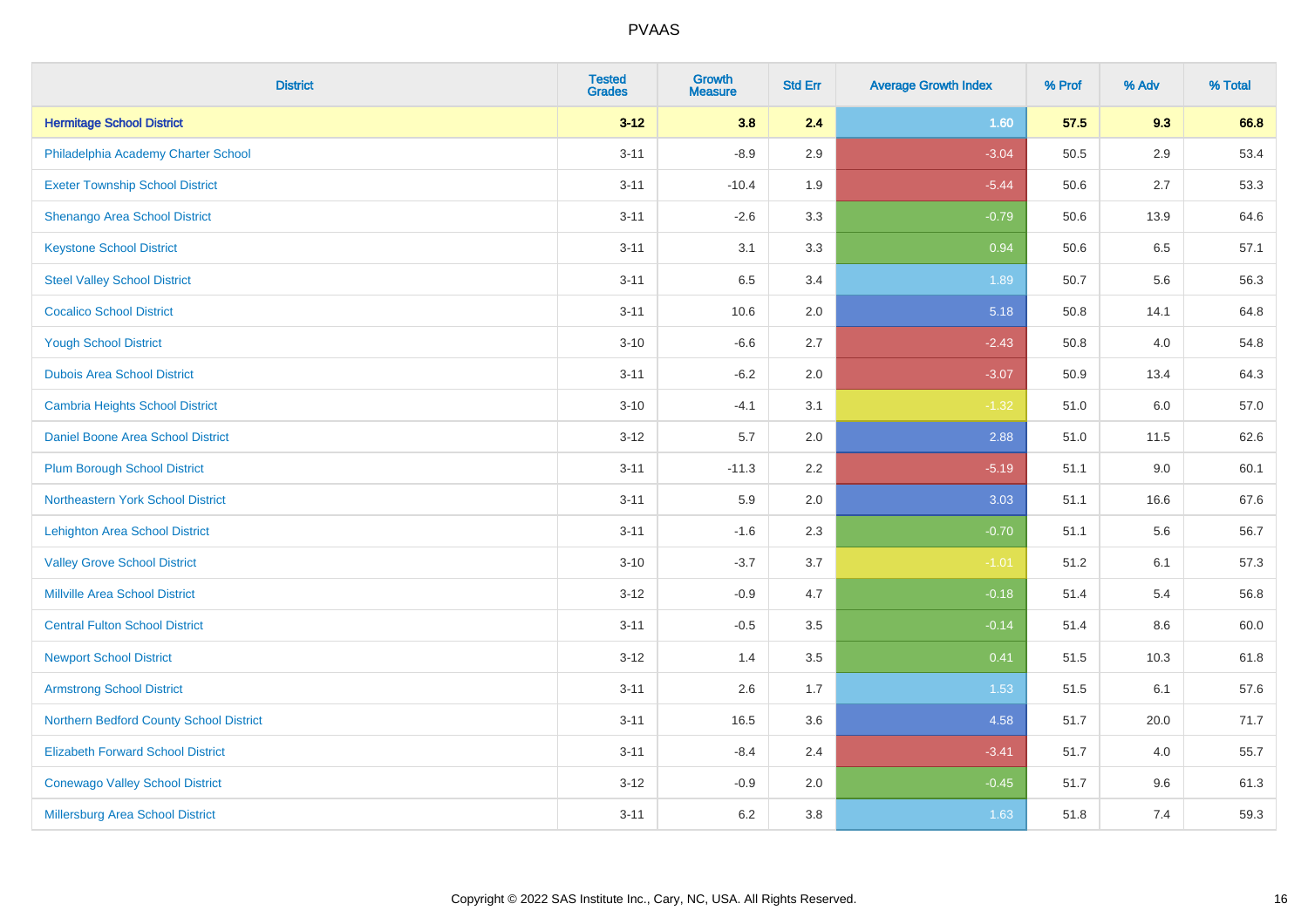| <b>District</b>                             | <b>Tested</b><br><b>Grades</b> | <b>Growth</b><br><b>Measure</b> | <b>Std Err</b> | <b>Average Growth Index</b> | % Prof | % Adv | % Total |
|---------------------------------------------|--------------------------------|---------------------------------|----------------|-----------------------------|--------|-------|---------|
| <b>Hermitage School District</b>            | $3 - 12$                       | 3.8                             | 2.4            | 1.60                        | 57.5   | 9.3   | 66.8    |
| <b>Penn Manor School District</b>           | $3 - 11$                       | $-0.4$                          | 1.6            | $-0.25$                     | 51.9   | 12.6  | 64.5    |
| <b>Brentwood Borough School District</b>    | $3 - 11$                       | $-5.3$                          | 3.0            | $-1.72$                     | 52.0   | 6.1   | 58.2    |
| <b>North Pocono School District</b>         | $3 - 11$                       | $-2.3$                          | 3.4            | $-0.68$                     | 52.0   | 16.4  | 68.5    |
| <b>Conrad Weiser Area School District</b>   | $3 - 11$                       | 3.6                             | 2.2            | 1.63                        | 52.1   | 2.1   | 54.2    |
| <b>Reynolds School District</b>             | $3 - 10$                       | 0.5                             | 3.4            | 0.16                        | 52.1   | 7.0   | 59.2    |
| Octorara Area School District               | $3 - 11$                       | 9.1                             | 2.4            | 3.82                        | 52.1   | 8.5   | 60.6    |
| <b>Gateway School District</b>              | $3 - 11$                       | $0.8\,$                         | 2.2            | 0.38                        | 52.1   | 13.8  | 65.9    |
| <b>Dover Area School District</b>           | $3 - 12$                       | 6.0                             | 2.1            | 2.94                        | 52.2   | 6.0   | 58.2    |
| <b>Sayre Area School District</b>           | $3 - 11$                       | 11.2                            | 3.5            | 3.20                        | 52.2   | 7.5   | 59.7    |
| <b>Hanover Public School District</b>       | $3 - 11$                       | 5.2                             | 2.8            | 1.83                        | 52.2   | 14.4  | 66.7    |
| <b>Wayne Highlands School District</b>      | $3 - 11$                       | 7.8                             | 2.4            | 3.23                        | 52.3   | 13.1  | 65.4    |
| Northampton Area School District            | $3 - 11$                       | 4.0                             | 1.6            | 2.51                        | 52.3   | 10.8  | 63.1    |
| <b>Kennett Consolidated School District</b> | $3 - 11$                       | 4.8                             | 1.8            | 2.61                        | 52.5   | 10.7  | 63.2    |
| <b>Wilson School District</b>               | $3 - 12$                       | $8.8\,$                         | 1.5            | 5.96                        | 52.6   | 14.6  | 67.2    |
| <b>Mount Pleasant Area School District</b>  | $3 - 11$                       | $-5.0$                          | 2.6            | $-1.93$                     | 52.6   | 0.0   | 52.6    |
| <b>Old Forge School District</b>            | $3 - 12$                       | $-5.9$                          | 3.4            | $-1.73$                     | 52.9   | 7.1   | 60.0    |
| <b>Line Mountain School District</b>        | $3 - 11$                       | 4.1                             | 3.2            | 1.27                        | 52.9   | 9.2   | 62.1    |
| <b>Haverford Township School District</b>   | $3 - 11$                       | $8.0\,$                         | 1.5            | 5.27                        | 53.0   | 25.5  | 78.6    |
| <b>Allegheny Valley School District</b>     | $3 - 11$                       | 8.5                             | 3.9            | 2.17                        | 53.1   | 12.2  | 65.3    |
| South Butler County School District         | $3 - 10$                       | 3.9                             | 2.5            | 1.54                        | 53.1   | 16.6  | 69.7    |
| Karns City Area School District             | $3 - 11$                       | $-6.0$                          | 2.9            | $-2.03$                     | 53.1   | 8.3   | 61.5    |
| <b>Shippensburg Area School District</b>    | $3 - 11$                       | 9.3                             | 1.9            | 4.84                        | 53.1   | 10.2  | 63.3    |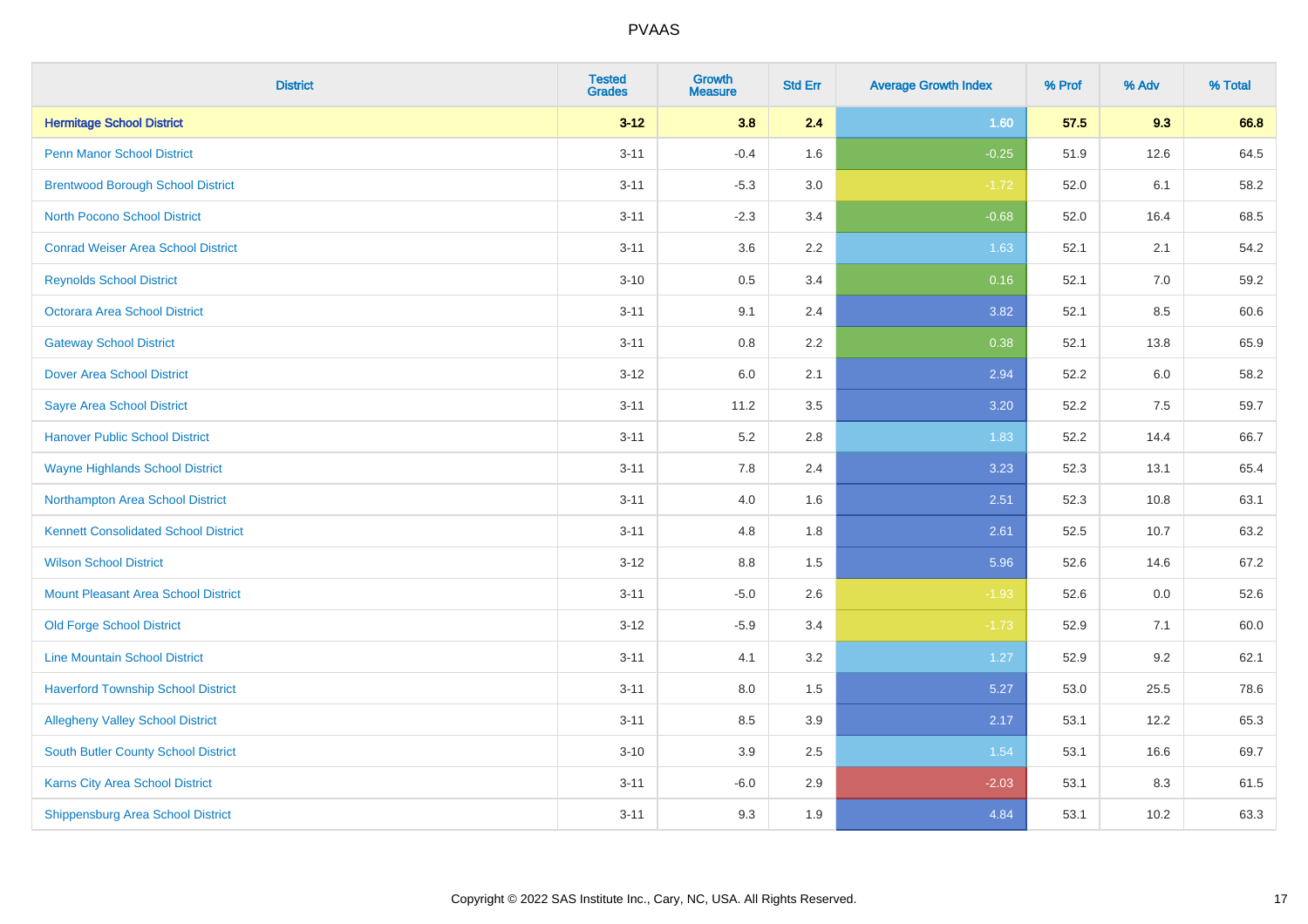| <b>District</b>                                | <b>Tested</b><br><b>Grades</b> | <b>Growth</b><br><b>Measure</b> | <b>Std Err</b> | <b>Average Growth Index</b> | % Prof | % Adv | % Total |
|------------------------------------------------|--------------------------------|---------------------------------|----------------|-----------------------------|--------|-------|---------|
| <b>Hermitage School District</b>               | $3 - 12$                       | 3.8                             | 2.4            | 1.60                        | 57.5   | 9.3   | 66.8    |
| <b>Manheim Township School District</b>        | $3 - 12$                       | $-0.9$                          | 1.6            | $-0.58$                     | 53.2   | 15.5  | 68.7    |
| <b>Manheim Central School District</b>         | $3 - 11$                       | 2.1                             | 2.1            | 1.01                        | 53.2   | 11.6  | 64.8    |
| <b>Keystone Oaks School District</b>           | $3 - 11$                       | $5.5\,$                         | 2.6            | 2.07                        | 53.2   | 12.1  | 65.4    |
| <b>Central Dauphin School District</b>         | $3 - 11$                       | 4.4                             | 1.3            | 3.32                        | 53.3   | 7.4   | 60.7    |
| Northwestern Lehigh School District            | $3 - 11$                       | 2.2                             | 2.3            | 0.93                        | 53.3   | 9.7   | 63.0    |
| Allegheny-Clarion Valley School District       | $3 - 10$                       | 7.8                             | 4.7            | 1.65                        | 53.3   | 3.3   | 56.7    |
| <b>Northgate School District</b>               | $3 - 11$                       | 6.3                             | 3.6            | 1.73                        | 53.3   | 16.7  | 70.0    |
| <b>Greenville Area School District</b>         | $3 - 11$                       | 0.7                             | 2.9            | 0.26                        | 53.4   | 6.9   | 60.3    |
| <b>York Suburban School District</b>           | $3 - 11$                       | 10.1                            | 2.1            | 4.91                        | 53.5   | 27.8  | 81.3    |
| <b>Hempfield Area School District</b>          | $3 - 12$                       | 4.6                             | 1.6            | 2.86                        | 53.5   | 20.1  | 73.6    |
| <b>South Park School District</b>              | $3 - 11$                       | $-11.3$                         | 2.7            | $-4.23$                     | 53.5   | 13.7  | 67.3    |
| <b>Fleetwood Area School District</b>          | $3 - 10$                       | 12.2                            | 2.2            | 5.68                        | 53.5   | 11.6  | 65.2    |
| <b>Camp Hill School District</b>               | $3 - 12$                       | 2.3                             | 3.0            | 0.78                        | 53.6   | 17.5  | 71.1    |
| <b>Valley View School District</b>             | $3 - 11$                       | 18.1                            | 2.4            | 7.42                        | 53.7   | 14.7  | 68.4    |
| <b>Central Columbia School District</b>        | $3 - 12$                       | $-4.8$                          | 2.6            | $-1.86$                     | 53.7   | 14.8  | 68.5    |
| <b>Perkiomen Valley School District</b>        | $3 - 11$                       | $-3.5$                          | 1.6            | $-2.18$                     | 53.8   | 13.4  | 67.2    |
| <b>Palisades School District</b>               | $3 - 11$                       | $-8.7$                          | 2.8            | $-3.06$                     | 53.8   | 6.7   | 60.5    |
| <b>Conemaugh Township Area School District</b> | $3-12$                         | $-3.7$                          | 3.4            | $-1.09$                     | 53.8   | 17.6  | 71.4    |
| <b>Wyoming Area School District</b>            | $3 - 10$                       | $-1.3$                          | 2.6            | $-0.50$                     | 53.8   | 10.8  | 64.6    |
| <b>West York Area School District</b>          | $3 - 12$                       | 3.2                             | 2.3            | 1.38                        | 53.8   | 4.4   | 58.2    |
| <b>Girard School District</b>                  | $3 - 11$                       | $-0.6$                          | 2.7            | $-0.22$                     | 53.9   | 15.6  | 69.6    |
| <b>Hampton Township School District</b>        | $3 - 11$                       | 5.1                             | 2.2            | 2.35                        | 54.0   | 28.2  | 82.2    |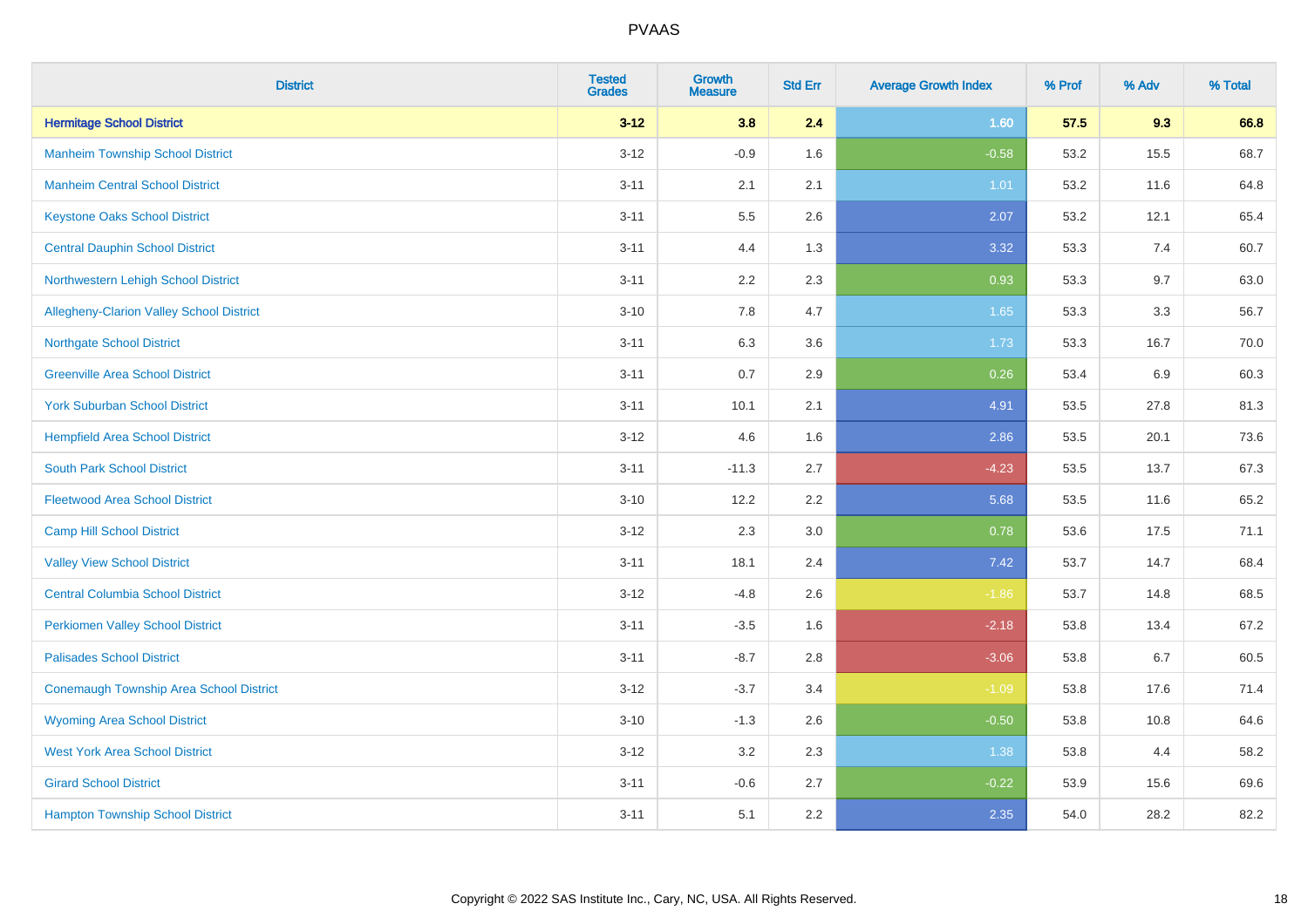| <b>District</b>                             | <b>Tested</b><br><b>Grades</b> | Growth<br><b>Measure</b> | <b>Std Err</b> | <b>Average Growth Index</b> | % Prof | % Adv   | % Total |
|---------------------------------------------|--------------------------------|--------------------------|----------------|-----------------------------|--------|---------|---------|
| <b>Hermitage School District</b>            | $3 - 12$                       | 3.8                      | 2.4            | 1.60                        | 57.5   | 9.3     | 66.8    |
| Northern Tioga School District              | $3 - 12$                       | $-7.5$                   | 2.8            | $-2.64$                     | 54.0   | $1.2\,$ | 55.2    |
| <b>Carlisle Area School District</b>        | $3 - 11$                       | $-5.3$                   | 1.9            | $-2.81$                     | 54.0   | 6.3     | 60.3    |
| Johnsonburg Area School District            | $3 - 11$                       | $-14.1$                  | 3.9            | $-3.62$                     | 54.0   | 4.6     | 58.6    |
| <b>Ellwood City Area School District</b>    | $3 - 11$                       | $-4.2$                   | 3.2            | $-1.29$                     | 54.1   | 14.1    | 68.2    |
| <b>Central Greene School District</b>       | $3 - 11$                       | $-1.6$                   | 2.8            | $-0.55$                     | 54.2   | 2.8     | 57.0    |
| <b>West Shore School District</b>           | $3-12$                         | 5.0                      | 1.4            | 3.59                        | 54.2   | 9.4     | 63.6    |
| <b>Loyalsock Township School District</b>   | $3-12$                         | 4.2                      | 2.8            | 1.47                        | 54.3   | 2.1     | 56.4    |
| <b>Albert Gallatin Area School District</b> | $3 - 11$                       | $-0.8$                   | 2.4            | $-0.32$                     | 54.5   | 10.0    | 64.6    |
| <b>Wyalusing Area School District</b>       | $3 - 12$                       | 8.8                      | 3.3            | 2.68                        | 54.6   | 11.7    | 66.2    |
| <b>Jenkintown School District</b>           | $3 - 11$                       | 12.5                     | 4.4            | 2.84                        | 54.6   | 29.6    | 84.1    |
| <b>Ephrata Area School District</b>         | $3 - 11$                       | 5.6                      | 1.8            | 3.12                        | 54.7   | 9.5     | 64.2    |
| <b>Chartiers Valley School District</b>     | $3 - 11$                       | $-1.7$                   | 2.0            | $-0.81$                     | 54.7   | 8.4     | 63.1    |
| <b>Derry Township School District</b>       | $3 - 10$                       | 12.8                     | 2.0            | 6.39                        | 54.8   | 25.8    | 80.6    |
| <b>Rose Tree Media School District</b>      | $3 - 10$                       | $-25.6$                  | 2.4            | $-10.76$                    | 54.8   | 6.4     | 61.2    |
| <b>South Eastern School District</b>        | $3 - 11$                       | 0.9                      | 2.4            | 0.39                        | 54.8   | $6.6\,$ | 61.4    |
| <b>Dallas School District</b>               | $3 - 11$                       | $-2.5$                   | 2.2            | $-1.12$                     | 54.9   | 7.6     | 62.4    |
| Southern Columbia Area School District      | $3 - 11$                       | $-14.6$                  | 3.0            | $-4.92$                     | 55.0   | 4.0     | 59.0    |
| <b>Punxsutawney Area School District</b>    | $3 - 11$                       | 4.2                      | 2.9            | 1.45                        | 55.0   | 5.5     | 60.6    |
| <b>Bellwood-Antis School District</b>       | $3 - 10$                       | $-1.2$                   | 3.2            | $-0.39$                     | 55.1   | 10.1    | 65.2    |
| <b>Southern York County School District</b> | $3 - 11$                       | 14.2                     | 2.1            | 6.91                        | 55.1   | 18.1    | 73.1    |
| Lampeter-Strasburg School District          | $3 - 12$                       | $-8.6$                   | 2.0            | $-4.33$                     | 55.1   | $9.8\,$ | 64.8    |
| <b>Schuylkill Valley School District</b>    | $3 - 11$                       | 1.4                      | 2.5            | 0.56                        | 55.1   | 10.2    | 65.3    |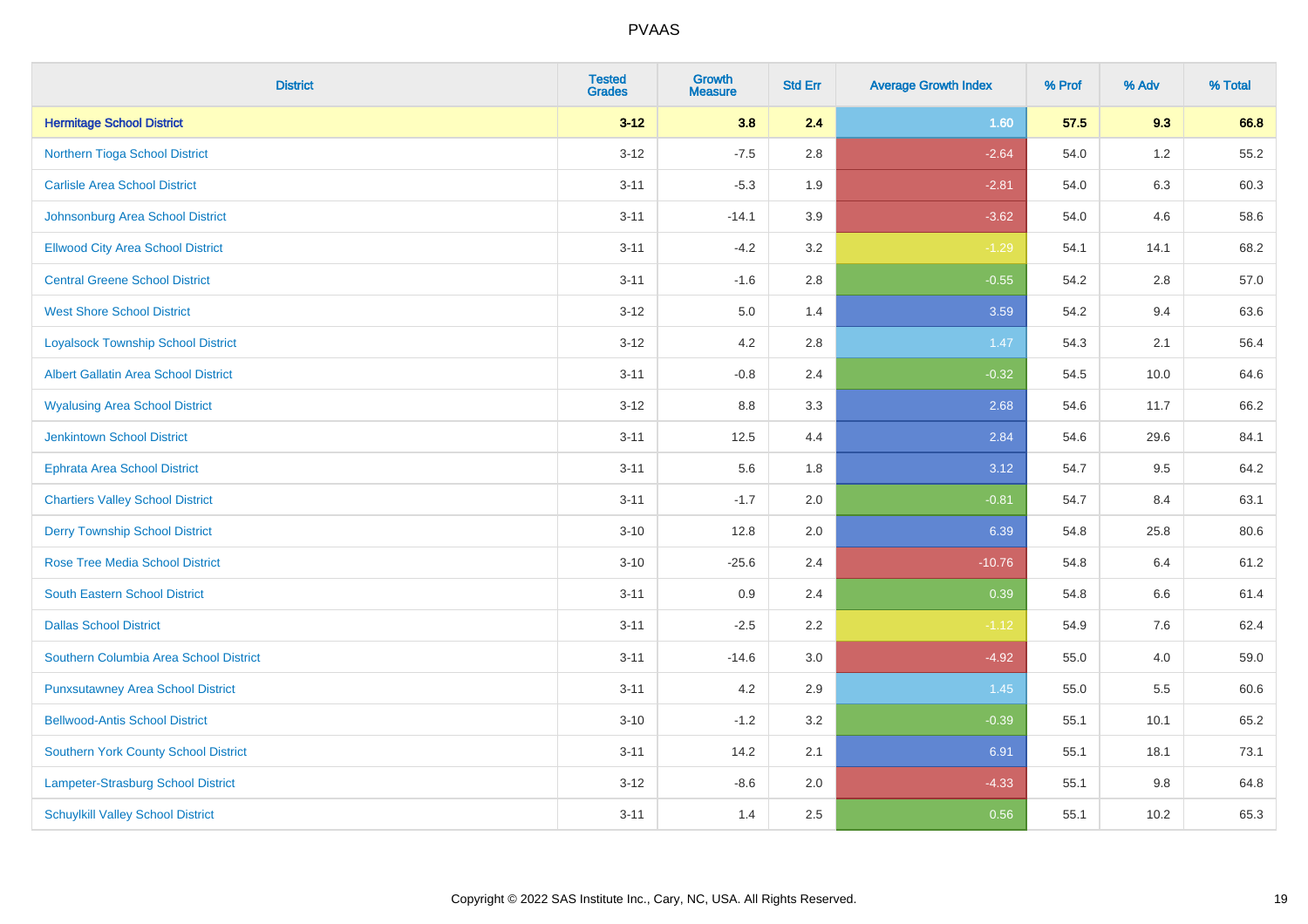| <b>District</b>                             | <b>Tested</b><br><b>Grades</b> | <b>Growth</b><br><b>Measure</b> | <b>Std Err</b> | <b>Average Growth Index</b> | % Prof | % Adv | % Total |
|---------------------------------------------|--------------------------------|---------------------------------|----------------|-----------------------------|--------|-------|---------|
| <b>Hermitage School District</b>            | $3 - 12$                       | 3.8                             | 2.4            | 1.60                        | 57.5   | 9.3   | 66.8    |
| <b>Wilmington Area School District</b>      | $3 - 11$                       | 7.5                             | 3.0            | 2.48                        | 55.1   | 5.1   | 60.2    |
| <b>Spring Grove Area School District</b>    | $3 - 11$                       | 5.6                             | 2.1            | 2.68                        | 55.1   | 15.0  | 70.1    |
| <b>Quaker Valley School District</b>        | $3 - 11$                       | $-2.8$                          | 2.6            | $-1.08$                     | 55.2   | 13.2  | 68.4    |
| <b>Fort Cherry School District</b>          | $3 - 10$                       | $-5.9$                          | 3.8            | $-1.56$                     | 55.2   | 5.2   | 60.3    |
| <b>York Academy Regional Charter School</b> | $3 - 11$                       | 9.0                             | 5.0            | 1.79                        | 55.2   | 0.0   | 55.2    |
| <b>Littlestown Area School District</b>     | $3 - 11$                       | 11.4                            | 2.5            | 4.62                        | 55.2   | 10.4  | 65.6    |
| <b>Boyertown Area School District</b>       | $3 - 11$                       | $-4.7$                          | 1.5            | $-3.17$                     | 55.2   | 11.3  | 66.5    |
| <b>Brookville Area School District</b>      | $3 - 11$                       | 6.9                             | 3.0            | 2.30                        | 55.2   | 15.6  | 70.8    |
| <b>Sharpsville Area School District</b>     | $3 - 11$                       | $-1.4$                          | 3.5            | $-0.40$                     | 55.2   | 13.4  | 68.7    |
| <b>Delaware Valley School District</b>      | $3 - 11$                       | 12.6                            | 1.8            | 6.93                        | 55.2   | 16.2  | 71.4    |
| <b>Upper Adams School District</b>          | $3 - 11$                       | 1.3                             | 2.9            | 0.47                        | 55.2   | 8.6   | 63.8    |
| Lake-Lehman School District                 | $3 - 11$                       | 10.8                            | 2.7            | 3.93                        | 55.3   | 7.9   | 63.2    |
| <b>Kutztown Area School District</b>        | $3 - 12$                       | $-0.2$                          | 3.2            | $-0.05$                     | 55.4   | 13.3  | 68.7    |
| <b>Windber Area School District</b>         | $3 - 11$                       | $-7.2$                          | 3.2            | $-2.24$                     | 55.4   | 7.2   | 62.6    |
| Pennsylvania Leadership Charter School      | $3 - 11$                       | 4.6                             | 2.2            | 2.13                        | 55.4   | 11.2  | 66.7    |
| <b>Greater Latrobe School District</b>      | $3 - 11$                       | 0.6                             | 1.9            | 0.31                        | 55.5   | 14.1  | 69.5    |
| <b>Central York School District</b>         | $3 - 12$                       | 12.3                            | 1.7            | 7.20                        | 55.5   | 11.5  | 67.0    |
| <b>Millcreek Township School District</b>   | $3 - 11$                       | 3.1                             | $1.5\,$        | 2.06                        | 55.6   | 14.2  | 69.7    |
| <b>Belle Vernon Area School District</b>    | $3 - 11$                       | 6.5                             | 2.6            | 2.44                        | 55.6   | 11.1  | 66.7    |
| <b>Lower Merion School District</b>         | $3 - 11$                       | 19.0                            | 1.3            | 14.93                       | 55.6   | 29.9  | 85.5    |
| West Jefferson Hills School District        | $3 - 11$                       | 1.8                             | 2.1            | 0.88                        | 55.7   | 20.8  | 76.4    |
| <b>Wyomissing Area School District</b>      | $3 - 12$                       | 0.8                             | 2.6            | 0.33                        | 55.7   | 17.6  | 73.3    |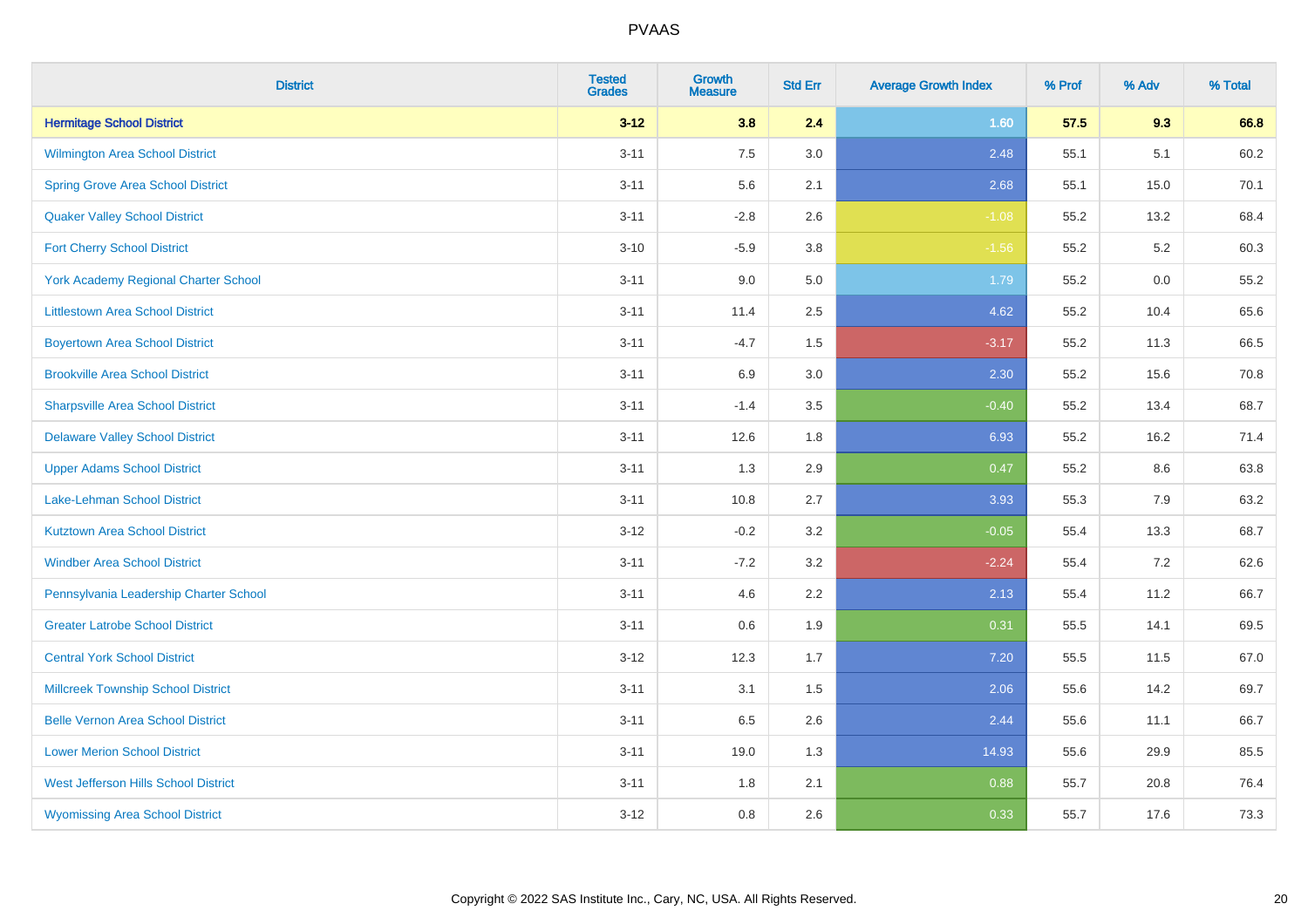| <b>District</b>                              | <b>Tested</b><br><b>Grades</b> | <b>Growth</b><br><b>Measure</b> | <b>Std Err</b> | <b>Average Growth Index</b> | % Prof | % Adv   | % Total |
|----------------------------------------------|--------------------------------|---------------------------------|----------------|-----------------------------|--------|---------|---------|
| <b>Hermitage School District</b>             | $3 - 12$                       | 3.8                             | 2.4            | 1.60                        | 57.5   | 9.3     | 66.8    |
| <b>Charleroi School District</b>             | $3 - 11$                       | $-2.6$                          | 3.0            | $-0.86$                     | 55.7   | 7.4     | 63.1    |
| <b>Coudersport Area School District</b>      | $3 - 11$                       | 7.7                             | 3.7            | 2.06                        | 55.7   | 8.2     | 63.9    |
| <b>East Penn School District</b>             | $3 - 11$                       | 4.1                             | 1.3            | 3.27                        | 55.8   | 11.5    | 67.3    |
| <b>North Penn School District</b>            | $3 - 11$                       | 9.1                             | 1.1            | 8.36                        | 55.8   | 17.0    | 72.8    |
| <b>Blackhawk School District</b>             | $3 - 11$                       | 4.7                             | 2.3            | 2.01                        | 55.8   | 8.8     | 64.6    |
| <b>Bloomsburg Area School District</b>       | $3 - 10$                       | 0.7                             | 3.0            | 0.23                        | 55.9   | 11.8    | 67.6    |
| <b>Dallastown Area School District</b>       | $3 - 11$                       | 13.5                            | 1.5            | 8.84                        | 56.0   | 17.9    | 73.8    |
| <b>Mercer Area School District</b>           | $3 - 11$                       | $-0.2$                          | 3.3            | $-0.06$                     | 56.0   | 8.0     | 64.0    |
| <b>Abington School District</b>              | $3 - 10$                       | $-11.5$                         | 1.9            | $-6.00$                     | 56.2   | 11.6    | 67.8    |
| <b>Slippery Rock Area School District</b>    | $3 - 11$                       | $-6.3$                          | 2.5            | $-2.51$                     | 56.2   | 9.5     | 65.7    |
| <b>Otto-Eldred School District</b>           | $3 - 11$                       | $-0.7$                          | 4.2            | $-0.15$                     | 56.2   | $6.2\,$ | 62.5    |
| <b>Central Cambria School District</b>       | $3 - 11$                       | $3.0\,$                         | 2.5            | 1.17                        | 56.2   | 9.7     | 66.0    |
| <b>Avon Grove School District</b>            | $3 - 10$                       | 10.0                            | 1.6            | 6.26                        | 56.3   | 18.6    | 74.9    |
| <b>Eastern York School District</b>          | $3 - 11$                       | 9.6                             | 2.6            | 3.71                        | 56.3   | 12.6    | 68.9    |
| Palmyra Area School District                 | $3 - 11$                       | 5.6                             | 1.9            | 2.96                        | 56.4   | 15.6    | 72.0    |
| <b>Bermudian Springs School District</b>     | $3 - 11$                       | $-5.5$                          | 2.9            | $-1.94$                     | 56.4   | 6.8     | 63.2    |
| Pennsylvania Virtual Charter School          | $3 - 11$                       | 11.8                            | 3.5            | 3.37                        | 56.5   | 11.1    | 67.6    |
| <b>Quakertown Community School District</b>  | $3-12$                         | $-4.4$                          | 1.6            | $-2.70$                     | 56.5   | 10.0    | 66.6    |
| <b>Western Beaver County School District</b> | $3 - 11$                       | $-7.8$                          | 4.2            | $-1.87$                     | 56.5   | 6.5     | 63.0    |
| Fox Chapel Area School District              | $3 - 11$                       | 9.8                             | 1.8            | 5.36                        | 56.6   | 28.6    | 85.2    |
| <b>Carbondale Area School District</b>       | $3 - 10$                       | 7.4                             | 3.3            | 2.25                        | 56.6   | 2.6     | 59.2    |
| <b>West Perry School District</b>            | $3 - 11$                       | 12.5                            | 2.5            | 4.99                        | 56.6   | 8.4     | 65.0    |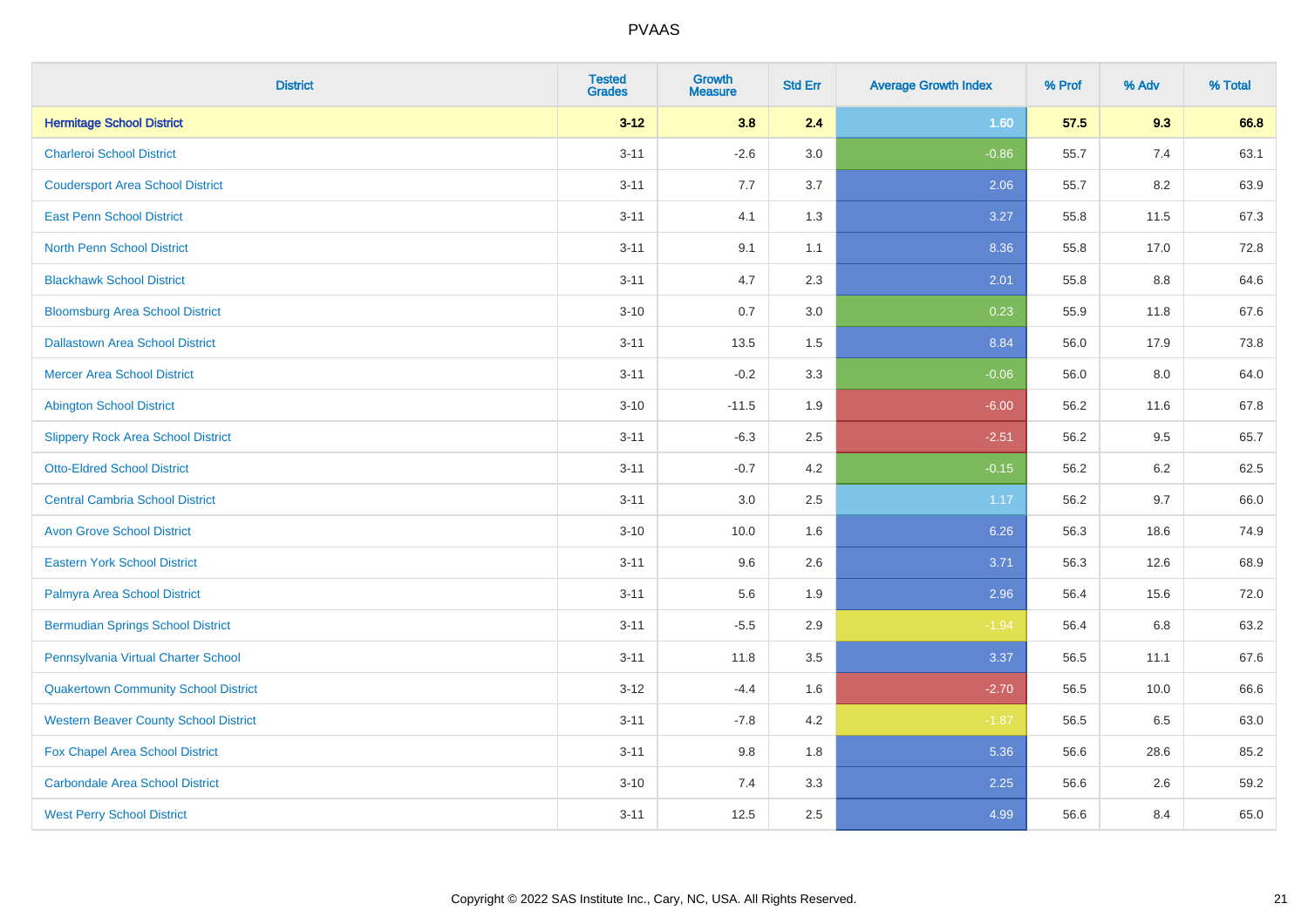| <b>District</b>                               | <b>Tested</b><br><b>Grades</b> | <b>Growth</b><br><b>Measure</b> | <b>Std Err</b> | <b>Average Growth Index</b> | % Prof | % Adv   | % Total |
|-----------------------------------------------|--------------------------------|---------------------------------|----------------|-----------------------------|--------|---------|---------|
| <b>Hermitage School District</b>              | $3 - 12$                       | 3.8                             | 2.4            | 1.60                        | 57.5   | 9.3     | 66.8    |
| 21st Century Cyber Charter School             | $6 - 12$                       | $5.7\,$                         | 2.3            | 2.50                        | 56.7   | $8.3\,$ | 65.0    |
| <b>Southmoreland School District</b>          | $3 - 11$                       | $-8.3$                          | 3.6            | $-2.32$                     | 56.8   | 7.2     | 64.0    |
| Selinsgrove Area School District              | $3 - 12$                       | 8.3                             | 2.3            | 3.54                        | 56.8   | 10.0    | 66.8    |
| <b>Clarion-Limestone Area School District</b> | $3 - 12$                       | $-2.5$                          | 4.1            | $-0.60$                     | 56.8   | 6.8     | 63.6    |
| <b>Central Valley School District</b>         | $3 - 10$                       | 4.8                             | 2.4            | 1.98                        | 56.9   | 9.0     | 65.9    |
| Owen J Roberts School District                | $3 - 11$                       | $-12.3$                         | 1.6            | $-7.61$                     | 57.0   | 11.9    | 69.0    |
| <b>Lewisburg Area School District</b>         | $3 - 11$                       | $-2.7$                          | 2.6            | $-1.03$                     | 57.0   | 18.5    | 75.6    |
| Saint Marys Area School District              | $3 - 11$                       | 7.8                             | 2.6            | 3.04                        | 57.0   | 8.2     | 65.2    |
| <b>Hollidaysburg Area School District</b>     | $3 - 11$                       | 6.0                             | 2.1            | 2.88                        | 57.1   | 12.3    | 69.4    |
| Mechanicsburg Area School District            | $3 - 11$                       | 5.9                             | 1.8            | 3.29                        | 57.2   | 13.7    | 70.9    |
| <b>Seneca Valley School District</b>          | $3 - 11$                       | $-1.4$                          | 1.4            | $-0.99$                     | 57.2   | 11.4    | 68.6    |
| <b>Fairview School District</b>               | $3 - 11$                       | 3.4                             | 2.6            | 1.32                        | 57.2   | 17.6    | 74.8    |
| <b>Pleasant Valley School District</b>        | $3 - 11$                       | 3.1                             | 2.0            | 1.57                        | 57.2   | 5.5     | 62.8    |
| <b>Danville Area School District</b>          | $3 - 11$                       | 0.4                             | 2.6            | 0.15                        | 57.4   | 18.4    | 75.7    |
| Northern York County School District          | $3 - 11$                       | 15.6                            | 2.0            | 7.98                        | 57.4   | 11.5    | 68.8    |
| <b>Kiski Area School District</b>             | $3 - 11$                       | $-3.7$                          | 2.0            | $-1.86$                     | 57.4   | 10.4    | 67.8    |
| <b>Crestwood School District</b>              | $3 - 11$                       | $-0.4$                          | 2.4            | $-0.17$                     | 57.4   | 17.0    | 74.4    |
| <b>Beaver Area School District</b>            | $3 - 10$                       | 4.7                             | 2.4            | 1.94                        | 57.4   | 16.8    | 74.2    |
| <b>Palmerton Area School District</b>         | $3 - 11$                       | $-1.2$                          | 3.0            | $-0.39$                     | 57.4   | 5.0     | 62.4    |
| <b>Hermitage School District</b>              | $3 - 12$                       | 3.8                             | 2.4            | 1.60                        | 57.5   | 9.3     | 66.8    |
| <b>Freeport Area School District</b>          | $3 - 10$                       | 9.7                             | 2.5            | 3.91                        | 57.5   | 17.8    | 75.3    |
| <b>Marple Newtown School District</b>         | $3 - 11$                       | 2.0                             | 2.4            | 0.81                        | 57.6   | 12.8    | 70.4    |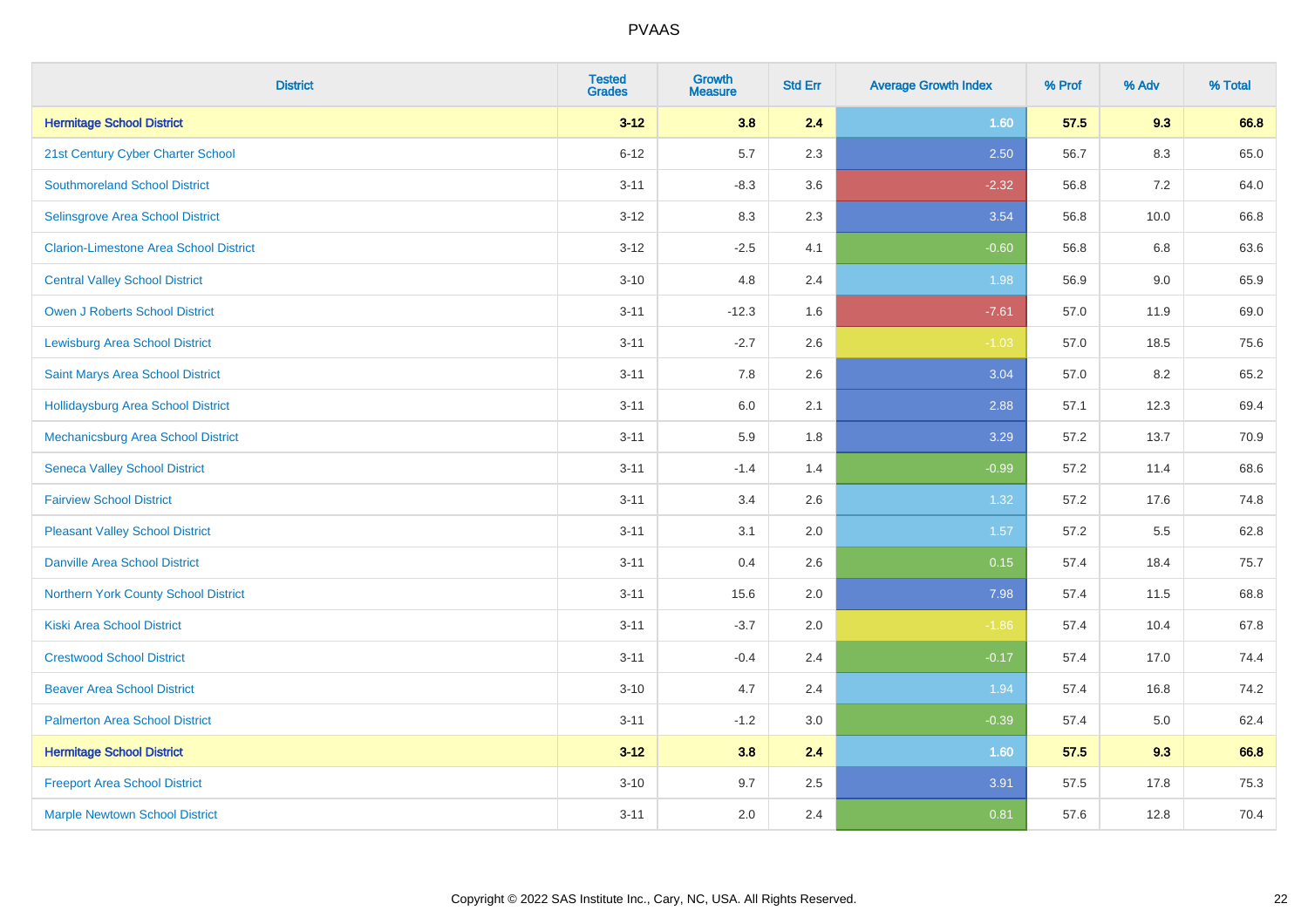| <b>District</b>                                | <b>Tested</b><br><b>Grades</b> | <b>Growth</b><br><b>Measure</b> | <b>Std Err</b> | <b>Average Growth Index</b> | % Prof | % Adv   | % Total |
|------------------------------------------------|--------------------------------|---------------------------------|----------------|-----------------------------|--------|---------|---------|
| <b>Hermitage School District</b>               | $3 - 12$                       | 3.8                             | 2.4            | 1.60                        | 57.5   | 9.3     | 66.8    |
| <b>Southeastern Greene School District</b>     | $3 - 10$                       | 3.3                             | 4.6            | 0.72                        | 57.6   | 6.1     | 63.6    |
| <b>Mcguffey School District</b>                | $3 - 11$                       | 2.1                             | 2.6            | 0.81                        | 57.7   | 3.1     | 60.8    |
| <b>Upper Perkiomen School District</b>         | $3 - 11$                       | 22.1                            | 2.1            | 10.74                       | 57.7   | 13.2    | 70.9    |
| <b>Mountain View School District</b>           | $3 - 11$                       | 20.9                            | 3.5            | 5.91                        | 57.8   | 20.3    | 78.1    |
| <b>Fairfield Area School District</b>          | $3 - 11$                       | $-5.6$                          | 3.4            | $-1.66$                     | 57.9   | 4.0     | 61.8    |
| <b>Riverview School District</b>               | $3 - 11$                       | $-4.6$                          | 3.8            | $-1.20$                     | 57.9   | 15.8    | 73.7    |
| <b>Upper Moreland Township School District</b> | $3 - 11$                       | $-5.0$                          | 2.2            | $-2.31$                     | 57.9   | 4.0     | 61.9    |
| <b>Mars Area School District</b>               | $3 - 10$                       | 5.7                             | 2.1            | 2.75                        | 57.9   | 18.2    | 76.1    |
| <b>Midd-West School District</b>               | $3 - 11$                       | 10.3                            | 2.7            | 3.80                        | 58.0   | 13.4    | 71.4    |
| <b>State College Area School District</b>      | $3 - 11$                       | 20.5                            | 1.4            | 14.33                       | 58.0   | 25.9    | 84.0    |
| <b>Parkland School District</b>                | $3 - 11$                       | 5.3                             | 1.2            | 4.30                        | 58.0   | 22.3    | 80.4    |
| <b>Hempfield School District</b>               | $3 - 11$                       | 0.1                             | 1.4            | 0.08                        | 58.2   | 9.9     | 68.2    |
| <b>Abington Heights School District</b>        | $3 - 11$                       | 13.5                            | 2.2            | 6.27                        | 58.3   | 16.2    | 74.5    |
| <b>Wissahickon School District</b>             | $3 - 10$                       | 12.5                            | 1.8            | 6.85                        | 58.3   | 22.4    | 80.7    |
| <b>Commodore Perry School District</b>         | $3 - 11$                       | 3.2                             | 5.5            | 0.58                        | 58.3   | $0.0\,$ | 58.3    |
| <b>Hopewell Area School District</b>           | $3 - 11$                       | 2.6                             | 2.7            | 0.97                        | 58.4   | 4.0     | 62.4    |
| <b>Norwin School District</b>                  | $3 - 11$                       | 18.0                            | 1.7            | 10.37                       | 58.5   | 27.0    | 85.4    |
| <b>Burrell School District</b>                 | $3 - 11$                       | 4.5                             | 3.1            | 1.48                        | 58.5   | 13.8    | 72.3    |
| <b>Baldwin-Whitehall School District</b>       | $3 - 11$                       | 1.8                             | 1.9            | 0.94                        | 58.6   | 8.6     | 67.1    |
| <b>Moon Area School District</b>               | $3 - 11$                       | 8.2                             | 1.9            | 4.25                        | 58.7   | 18.5    | 77.2    |
| <b>Neshaminy School District</b>               | $3 - 11$                       | 4.0                             | 1.3            | 3.02                        | 58.7   | 9.5     | 68.2    |
| <b>Canon-Mcmillan School District</b>          | $3 - 11$                       | $-0.8$                          | 1.6            | $-0.50$                     | 58.7   | 15.9    | 74.6    |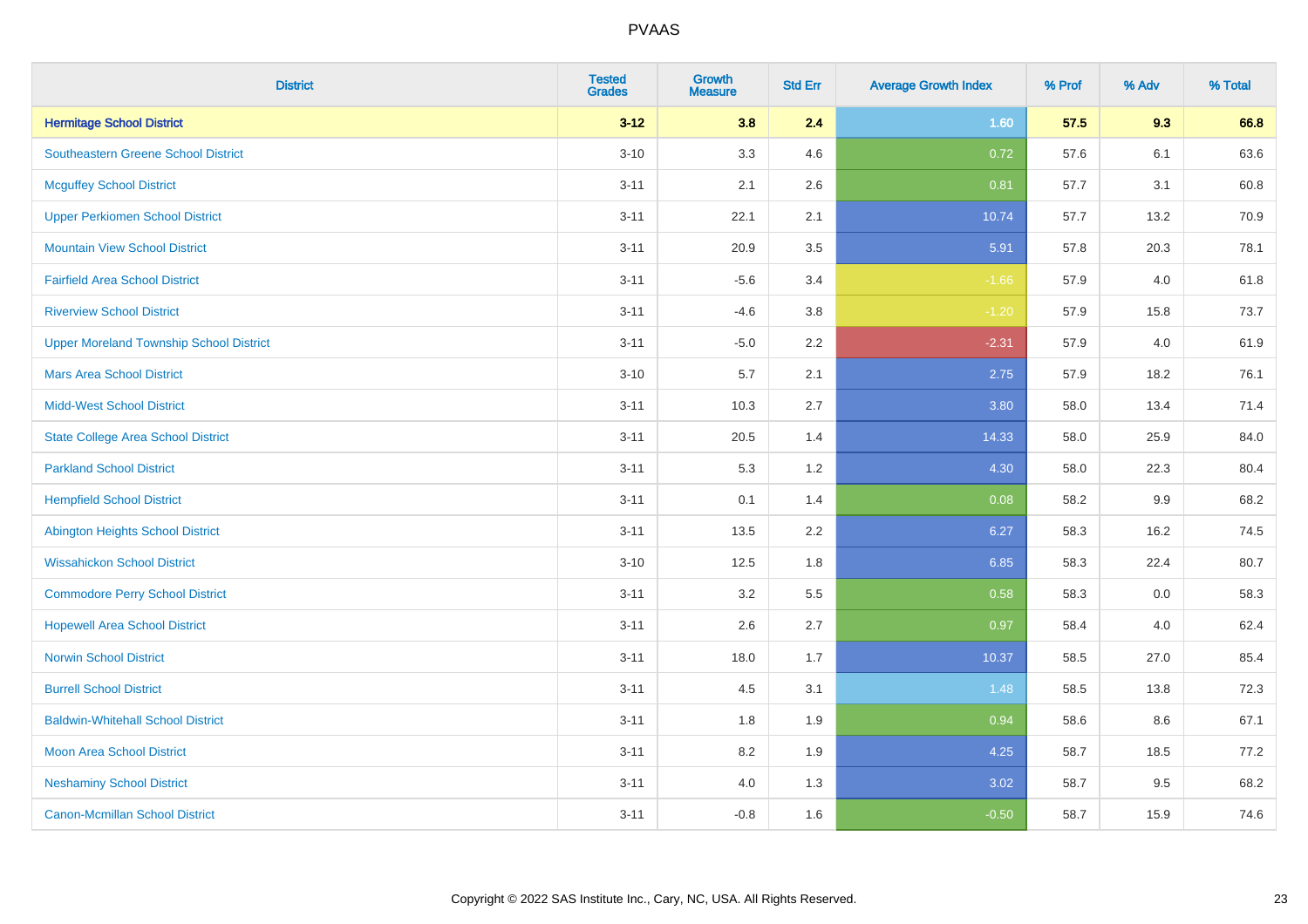| <b>District</b>                                    | <b>Tested</b><br><b>Grades</b> | <b>Growth</b><br><b>Measure</b> | <b>Std Err</b> | <b>Average Growth Index</b> | % Prof | % Adv   | % Total |
|----------------------------------------------------|--------------------------------|---------------------------------|----------------|-----------------------------|--------|---------|---------|
| <b>Hermitage School District</b>                   | $3 - 12$                       | 3.8                             | 2.4            | 1.60                        | 57.5   | 9.3     | 66.8    |
| <b>Avon Grove Charter School</b>                   | $3 - 11$                       | 9.0                             | 2.9            | 3.13                        | 58.8   | 16.7    | 75.5    |
| <b>North Hills School District</b>                 | $3 - 11$                       | $-1.8$                          | 1.8            | $-0.96$                     | 59.1   | 14.1    | 73.2    |
| <b>School Lane Charter School</b>                  | $3 - 11$                       | 12.4                            | 3.6            | 3.43                        | 59.1   | $9.8\,$ | 68.9    |
| <b>Ligonier Valley School District</b>             | $3 - 11$                       | 4.2                             | 3.1            | 1.34                        | 59.1   | 10.3    | 69.5    |
| <b>Nazareth Area School District</b>               | $3 - 11$                       | $-4.7$                          | 1.7            | $-2.82$                     | 59.2   | 9.9     | 69.0    |
| <b>Westinghouse Arts Academy Charter School</b>    | $9 - 10$                       | $-0.7$                          | 3.6            | $-0.19$                     | 59.2   | 8.4     | 67.6    |
| <b>Upper Merion Area School District</b>           | $3 - 11$                       | 15.3                            | 2.0            | 7.62                        | 59.3   | 19.3    | 78.6    |
| Capital Area School for the Arts Charter School    | $9 - 11$                       | 5.8                             | 4.1            | 1.39                        | 59.3   | 18.6    | 78.0    |
| North Allegheny School District                    | $3 - 11$                       | 17.4                            | 1.3            | 13.52                       | 59.5   | 28.1    | 87.6    |
| <b>Lincoln Park Performing Arts Charter School</b> | $7 - 11$                       | 3.6                             | 2.5            | 1.42                        | 59.6   | 14.7    | 74.3    |
| <b>Chartiers-Houston School District</b>           | $3 - 10$                       | $-8.6$                          | 3.5            | $-2.41$                     | 59.7   | 4.5     | 64.2    |
| <b>Avonworth School District</b>                   | $3 - 10$                       | $-12.6$                         | 3.1            | $-4.01$                     | 59.8   | 4.6     | 64.4    |
| <b>Peters Township School District</b>             | $3 - 11$                       | 5.0                             | 1.8            | 2.76                        | 59.8   | 26.1    | 85.9    |
| <b>Phoenixville Area School District</b>           | $3 - 11$                       | $-1.7$                          | 2.1            | $-0.83$                     | 59.9   | 10.6    | 70.5    |
| <b>Derry Area School District</b>                  | $3 - 11$                       | 13.2                            | 2.8            | 4.69                        | 60.0   | 12.5    | 72.5    |
| Downingtown Area School District                   | $3 - 11$                       | 12.1                            | 1.1            | 10.67                       | 60.0   | 23.5    | 83.6    |
| <b>Pennsbury School District</b>                   | $3 - 11$                       | 11.7                            | 1.5            | 7.90                        | 60.1   | 21.3    | 81.3    |
| <b>South Western School District</b>               | $3 - 12$                       | 3.9                             | 1.9            | 2.08                        | 60.2   | 8.1     | 68.3    |
| <b>Colonial School District</b>                    | $3 - 11$                       | 14.0                            | 1.7            | 8.21                        | 60.2   | 19.6    | 79.8    |
| <b>Conestoga Valley School District</b>            | $3 - 11$                       | 8.7                             | 1.8            | 4.69                        | 60.3   | 13.5    | 73.8    |
| <b>United School District</b>                      | $3 - 11$                       | 2.1                             | 3.4            | 0.63                        | 60.3   | 6.6     | 66.9    |
| <b>Lakeview School District</b>                    | $3 - 11$                       | $-0.9$                          | 3.7            | $-0.24$                     | 60.3   | 3.2     | 63.5    |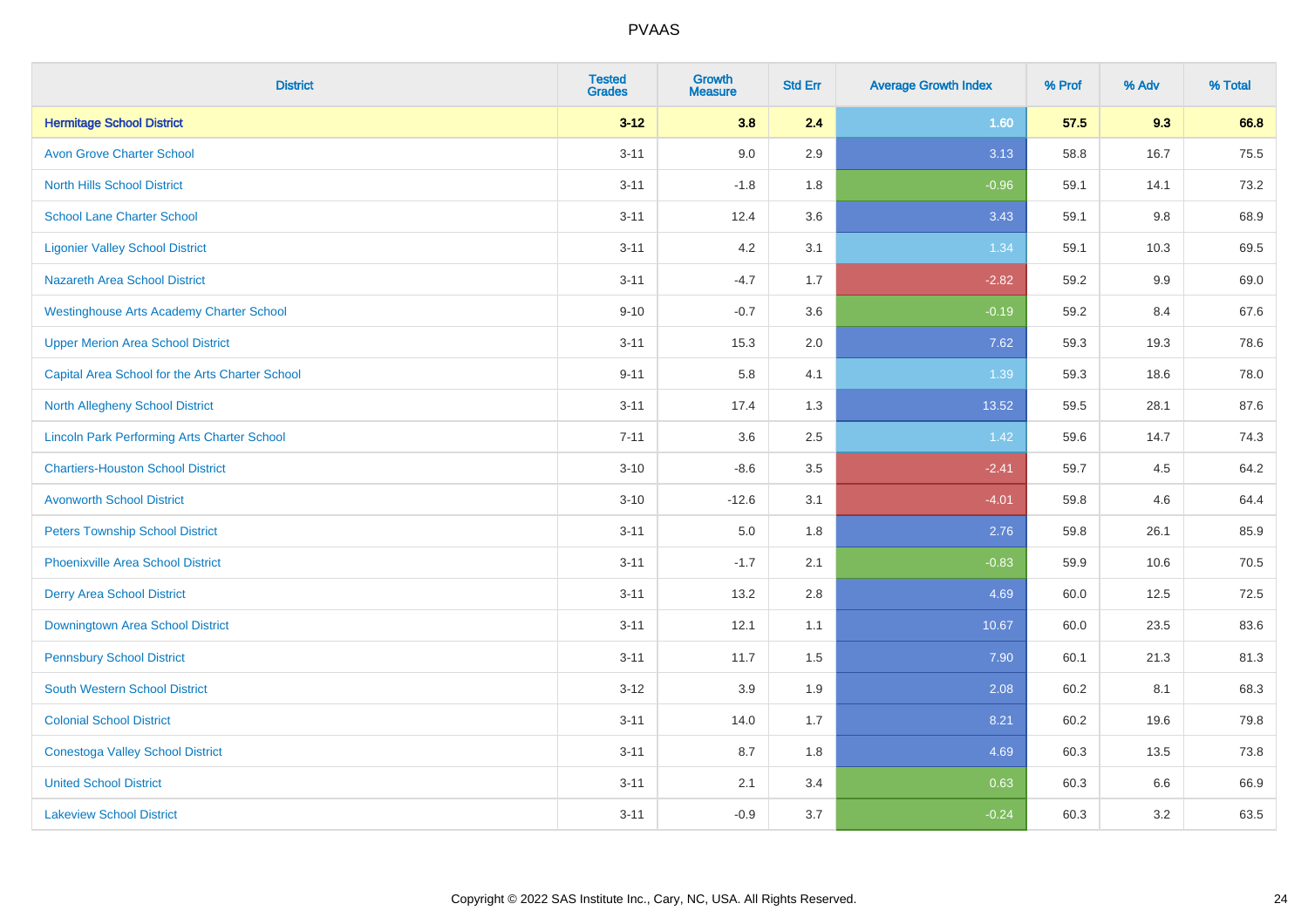| <b>District</b>                          | <b>Tested</b><br><b>Grades</b> | <b>Growth</b><br><b>Measure</b> | <b>Std Err</b> | <b>Average Growth Index</b> | % Prof | % Adv | % Total |
|------------------------------------------|--------------------------------|---------------------------------|----------------|-----------------------------|--------|-------|---------|
| <b>Hermitage School District</b>         | $3 - 12$                       | 3.8                             | 2.4            | 1.60                        | 57.5   | 9.3   | 66.8    |
| <b>Tyrone Area School District</b>       | $3 - 12$                       | 19.7                            | 2.5            | 7.87                        | 60.4   | 16.7  | 77.1    |
| <b>Everett Area School District</b>      | $3 - 11$                       | 5.0                             | 3.4            | 1.47                        | 60.5   | 1.3   | 61.8    |
| <b>Donegal School District</b>           | $3 - 12$                       | 3.1                             | 2.4            | 1.29                        | 60.6   | 9.1   | 69.7    |
| <b>Pine-Richland School District</b>     | $3 - 11$                       | 11.5                            | 1.8            | 6.31                        | 60.6   | 24.4  | 85.0    |
| <b>Cumberland Valley School District</b> | $3-12$                         | 18.5                            | 1.3            | 14.64                       | 60.7   | 23.4  | 84.1    |
| East Pennsboro Area School District      | $3 - 11$                       | $-4.2$                          | 2.5            | $-1.71$                     | 60.8   | 8.5   | 69.3    |
| <b>Upper Dublin School District</b>      | $3 - 12$                       | 15.4                            | 1.8            | 8.53                        | 60.8   | 24.8  | 85.6    |
| <b>Spring-Ford Area School District</b>  | $3 - 11$                       | 6.0                             | 1.3            | 4.46                        | 60.8   | 16.5  | 77.4    |
| <b>Springfield School District</b>       | $3 - 11$                       | 13.8                            | 1.7            | 7.99                        | 60.9   | 21.5  | 82.4    |
| <b>New Brighton Area School District</b> | $3 - 11$                       | 4.6                             | 3.1            | 1.47                        | 60.9   | 5.8   | 66.7    |
| South Fayette Township School District   | $3 - 11$                       | 1.7                             | 2.0            | 0.88                        | 61.0   | 26.5  | 87.6    |
| <b>Montour School District</b>           | $3 - 11$                       | $-1.8$                          | 2.1            | $-0.88$                     | 61.4   | 15.1  | 76.5    |
| <b>Deer Lakes School District</b>        | $3 - 11$                       | 17.0                            | 2.7            | 6.32                        | 61.5   | 16.4  | 77.9    |
| <b>Penn Cambria School District</b>      | $3 - 11$                       | $-0.0$                          | 2.7            | $-0.01$                     | 61.5   | 7.7   | 69.2    |
| <b>Union Area School District</b>        | $3 - 11$                       | 1.9                             | 4.3            | 0.44                        | 61.5   | 0.0   | 61.5    |
| <b>Halifax Area School District</b>      | $3 - 11$                       | 4.7                             | 3.9            | 1.22                        | 61.5   | 9.6   | 71.2    |
| <b>Souderton Area School District</b>    | $3 - 11$                       | 12.4                            | 1.5            | 8.28                        | 61.7   | 15.2  | 76.9    |
| <b>Upper Saint Clair School District</b> | $3 - 11$                       | 18.5                            | 1.7            | 10.65                       | 61.8   | 30.1  | 91.9    |
| Mt Lebanon School District               | $3 - 11$                       | $-1.0$                          | 1.5            | $-0.70$                     | 61.9   | 24.0  | 85.9    |
| <b>Richland School District</b>          | $3 - 11$                       | 6.7                             | 2.9            | 2.33                        | 62.2   | 19.2  | 81.4    |
| <b>General Mclane School District</b>    | $3 - 11$                       | 3.1                             | 2.9            | 1.07                        | 62.3   | 4.9   | 67.2    |
| <b>Penn-Trafford School District</b>     | $3 - 11$                       | 13.4                            | 1.7            | 7.87                        | 62.3   | 21.9  | 84.2    |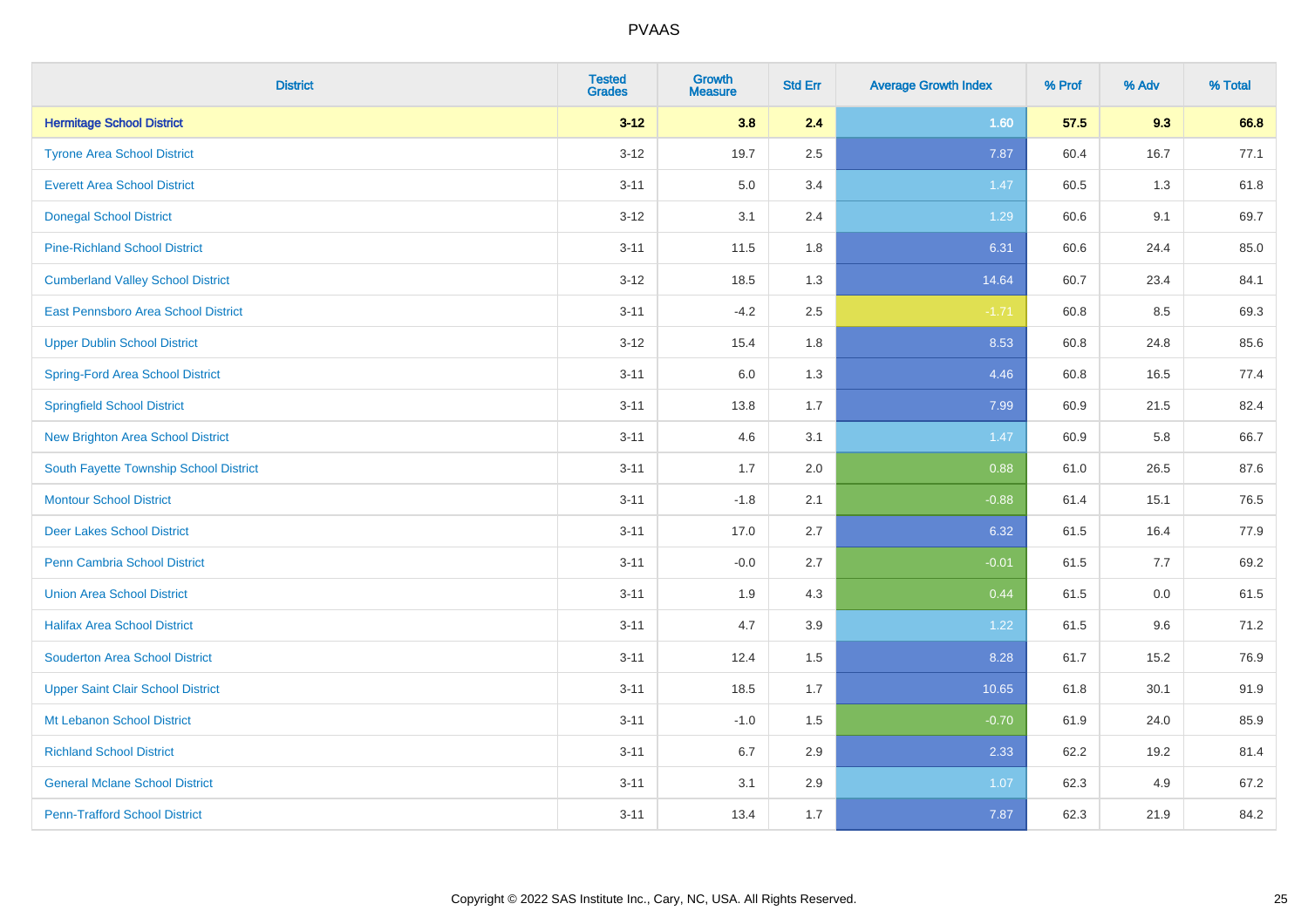| <b>District</b>                                | <b>Tested</b><br><b>Grades</b> | <b>Growth</b><br><b>Measure</b> | <b>Std Err</b> | <b>Average Growth Index</b> | % Prof | % Adv | % Total |
|------------------------------------------------|--------------------------------|---------------------------------|----------------|-----------------------------|--------|-------|---------|
| <b>Hermitage School District</b>               | $3 - 12$                       | 3.8                             | 2.4            | 1.60                        | 57.5   | 9.3   | 66.8    |
| Lehigh Valley Charter High School For The Arts | $9 - 10$                       | $7.3$                           | 2.6            | 2.82                        | 62.3   | 18.2  | 80.5    |
| <b>Neshannock Township School District</b>     | $3 - 10$                       | $-9.7$                          | 2.9            | $-3.34$                     | 62.4   | 5.6   | 67.9    |
| <b>Uniontown Area School District</b>          | $3 - 11$                       | 6.0                             | 3.2            | 1.87                        | 62.4   | 5.9   | 68.2    |
| <b>Greencastle-Antrim School District</b>      | $3 - 11$                       | $-3.0$                          | 2.2            | $-1.36$                     | 62.4   | 9.9   | 72.3    |
| <b>Methacton School District</b>               | $3 - 11$                       | 2.5                             | 1.7            | 1.43                        | 62.5   | 16.4  | 79.0    |
| <b>North East School District</b>              | $3 - 11$                       | $-9.3$                          | 3.1            | $-3.02$                     | 62.6   | 14.4  | 77.0    |
| <b>Springfield Township School District</b>    | $3 - 11$                       | $-18.9$                         | 3.2            | $-5.88$                     | 62.6   | 3.6   | 66.3    |
| <b>Lower Moreland Township School District</b> | $3 - 11$                       | 2.0                             | 2.2            | 0.95                        | 62.8   | 17.0  | 79.8    |
| <b>Council Rock School District</b>            | $3 - 11$                       | 8.9                             | 1.2            | 7.65                        | 62.8   | 16.6  | 79.4    |
| <b>Central Bucks School District</b>           | $3 - 11$                       | 1.6                             | 0.9            | 1.66                        | 63.0   | 16.8  | 79.8    |
| <b>West Allegheny School District</b>          | $3 - 12$                       | 4.0                             | 2.1            | 1.96                        | 63.1   | 15.7  | 78.8    |
| <b>Belmont Charter School</b>                  | $3 - 10$                       | 16.0                            | 6.5            | 2.45                        | 64.3   | 0.0   | 64.3    |
| <b>Wallingford-Swarthmore School District</b>  | $3 - 10$                       | 0.9                             | 2.4            | 0.38                        | 64.4   | 22.7  | 87.1    |
| <b>Jamestown Area School District</b>          | $3 - 11$                       | 13.5                            | 4.2            | 3.19                        | 64.4   | 13.3  | 77.8    |
| <b>Shanksville-Stonycreek School District</b>  | $3 - 10$                       | $7.0\,$                         | 5.9            | 1.20                        | 64.7   | 17.6  | 82.4    |
| <b>Radnor Township School District</b>         | $3 - 12$                       | 1.0                             | 2.1            | 0.50                        | 65.0   | 23.2  | 88.2    |
| <b>Bethel Park School District</b>             | $3 - 11$                       | 5.6                             | 1.8            | 3.18                        | 65.3   | 18.6  | 83.9    |
| Southern Lehigh School District                | $3 - 11$                       | $-0.4$                          | 2.3            | $-0.17$                     | 66.1   | 11.9  | 78.0    |
| <b>Sullivan County School District</b>         | $3 - 10$                       | $-4.0$                          | 4.4            | $-0.90$                     | 66.7   | 2.6   | 69.2    |
| <b>Franklin Regional School District</b>       | $3 - 11$                       | 2.0                             | 1.9            | 1.02                        | 66.7   | 15.5  | 82.1    |
| <b>West Chester Area School District</b>       | $3 - 11$                       | 12.6                            | 1.2            | 10.38                       | 66.8   | 20.2  | 87.0    |
| <b>Garnet Valley School District</b>           | $3 - 10$                       | 10.9                            | 1.7            | 6.53                        | 67.1   | 19.0  | 86.1    |